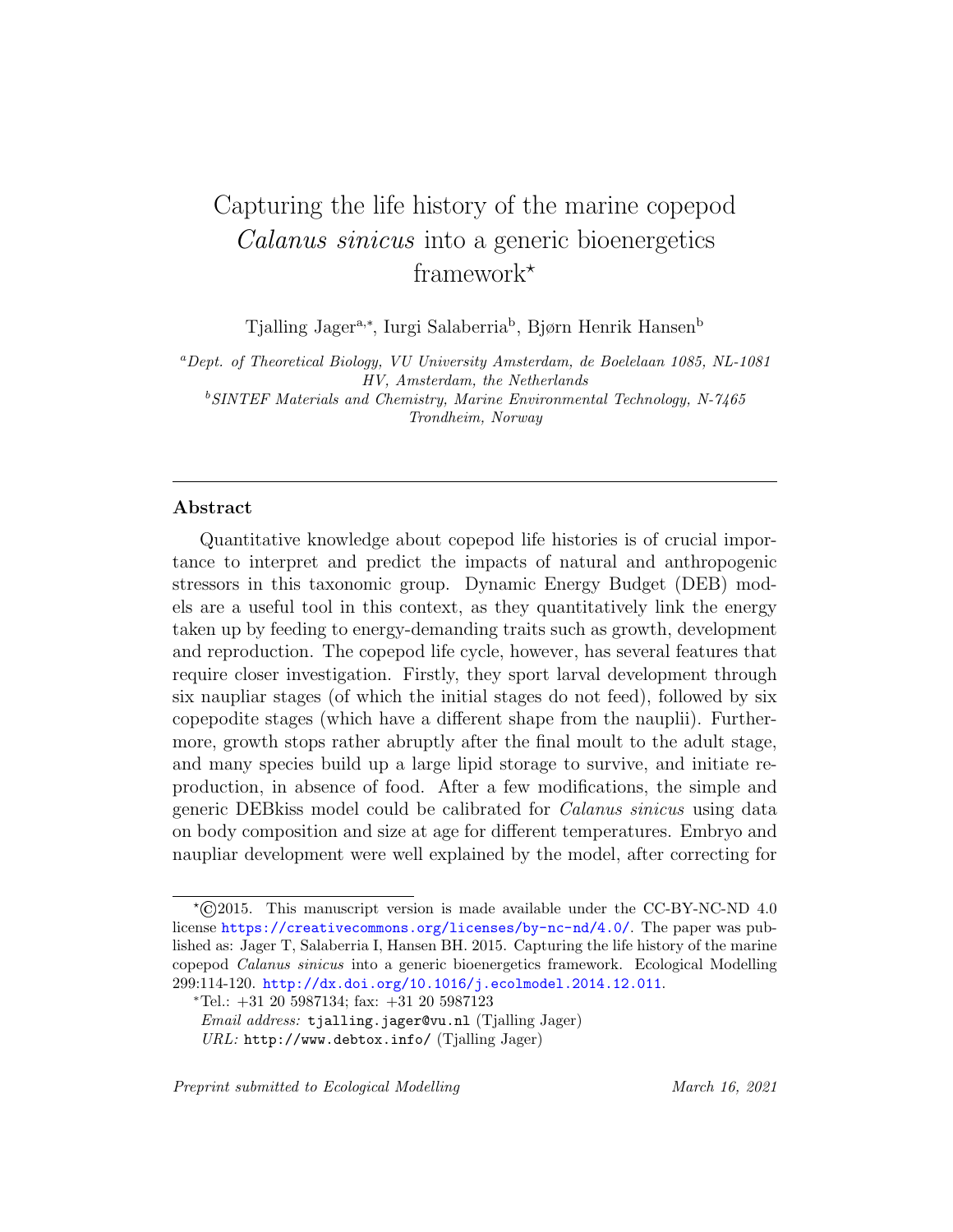their deviating shape from the copepodites. Ceasing of growth after the final moult was implemented as a size-dependent switch in allocation. With these assumptions, predictions could be made for the rates of ingestion, respiration and reproduction in adults. The predictions were consistent with observed rates, which indicates the realism of the model structure and its parameterisation. Several issues remain to be addressed, specifically, the dynamics of lipid storage and its use. However, the present study provides a starting point for applications of DEB theory to copepods.

Keywords: Dynamic Energy Budget, DEBkiss, Calanus sinicus, life-history traits, parameter estimation, copepods

### 1. Introduction

Copepods form a major part of the zooplankton, and thereby play a crucial role in marine food webs. To predict the population consequences of natural and anthropogenic stresses, quantitative knowledge about their life histories is essential. To structure our ideas about the quantitative aspects of life histories, the most useful starting point are the conservation laws for mass and energy. Individual traits like growth and reproduction, as well as the costs to maintain the body, are energy-demanding processes, which ultimately need to be fuelled from feeding. It is these allocation rules that shape the life history of the species from egg to death. The theory of Dynamic Energy Budgets (DEB) provides a general framework for metabolic organisation, and thereby specifies the rules for the acquisition and use of energy that individual organisms follow over their entire life cycle [\(Kooij](#page-18-0)[man,](#page-18-0) [2001;](#page-18-0) [Nisbet et al.,](#page-19-0) [2000\)](#page-19-0). This theory has been applied extensively to interpret and predict the effects of stressors such as toxicants (e.g., [Jager](#page-17-0) [et al.,](#page-17-0) [2014a\)](#page-17-0), and to predict life histories under different environmental scenarios (e.g., [Saraiva et al.,](#page-19-1) [2012\)](#page-19-1). The fact that DEB is a generic theory is of great help in these applications, as we do not have to build a new model from scratch for each species.

The potential for application of DEB theory to marine copepods was already qualitatively discussed by [Klok et al.](#page-18-1) [\(2012\)](#page-18-1), with special reference to the consequences of oil pollution in the Arctic. Quantitative DEB analysis can, however, be challenging and generally requires a comprehensive data set on a species, although theoretical considerations can be used to fill data gaps [\(Lika et al.,](#page-18-2) [2011\)](#page-18-2). Recently, a simplified energy-budget framework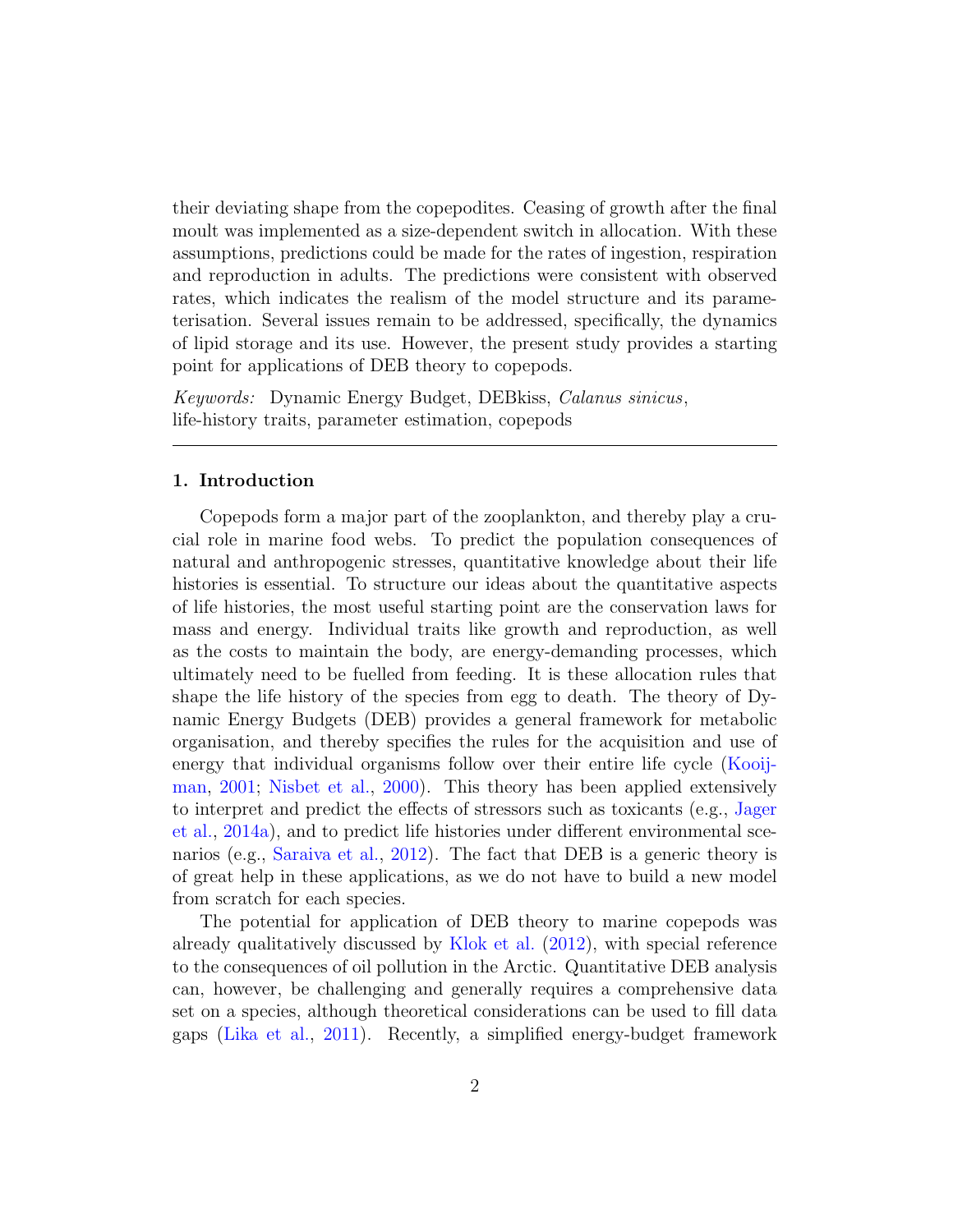was presented under the name DEBkiss [\(Jager et al.,](#page-17-1) [2013\)](#page-17-1), which allows straightforward parameterisation on limited data sets, while adhering to a strict mass balance. This model has previously been used to interpret the effects of toxic stress for such different species as the pond snail Lymnaea stagnalis [\(Barsi et al.,](#page-17-2) [2014\)](#page-17-2), the nematode Caenorhabditis elegans [\(Jager](#page-17-3) [et al.,](#page-17-3) [2014b\)](#page-17-3), the springtail Folsomia candida [\(Hamda,](#page-17-4) [2014\)](#page-17-4), and Antarctic krill Euphausia superba [\(Jager and Ravagnan,](#page-18-3) [Acc.\)](#page-18-3).

The life history of copepods deviates on several points from the life cycle of the 'standard' animal in DEB models [\(Kooijman,](#page-18-0) [2001;](#page-18-0) [Nisbet et al.,](#page-19-0) [2000\)](#page-19-0). All copepods go through a fixed number of moults, and growth ceases rather abruptly after the final moult; determinate growth, which is also observed in several other crustacean groups (see [Hartnoll,](#page-17-5) [2001\)](#page-17-5) and most insects. This contrasts the von Bertalanffy growth pattern that is seen in most animals (and which arises from standard DEB models), where growth smoothly slows down as the individual approaches an asymptotic maximum size (see e.g., [Nisbet et al.,](#page-19-0) [2000\)](#page-19-0). After hatching, copepods go through six nauplius larval stages (NI-NVI), which have a different shape than the later six copepodite stages (CI-CVI), and the first few stages do not feed (generally, NI and NII). Many copepod species build up a large lipid storage, which can be used to sustain the animal under food limitation and diapause, and can also fuel gonad development and egg production [\(Lee et al.,](#page-18-4) [2006\)](#page-18-4). Clearly, these issues require modification of the basic DEBkiss model. DEB theory is a theory for all living organisms, and metabolic rules are shaped by evolution. This limits our freedom to modify the model; it is unlikely that copepods have a radically different metabolic organisation from the other animals to which they are related. Therefore, we need to depart from the standard DEB structure, and develop logical and plausible adaptations that might have evolved to yield the copepod life history.

Here, we modify, parameterise and test the DEBkiss model for the calanoid copepod Calanus sinicus, which occurs in shelf waters around China, Japan and Korea. For this species, a detailed data set is available on growth and development, under controlled laboratory conditions, at different temperatures [\(Uye,](#page-19-2) [1988\)](#page-19-2). The objective of this study is, however, broader than this particular species: to adapt a generic energy-budget model to serve as a baseline model for calanoid copepods in general. In future research, this model can be used for interpreting and predicting the effects of stressors (such as toxicants and climate change) on the life cycle of marine copepods, and on their population dynamics.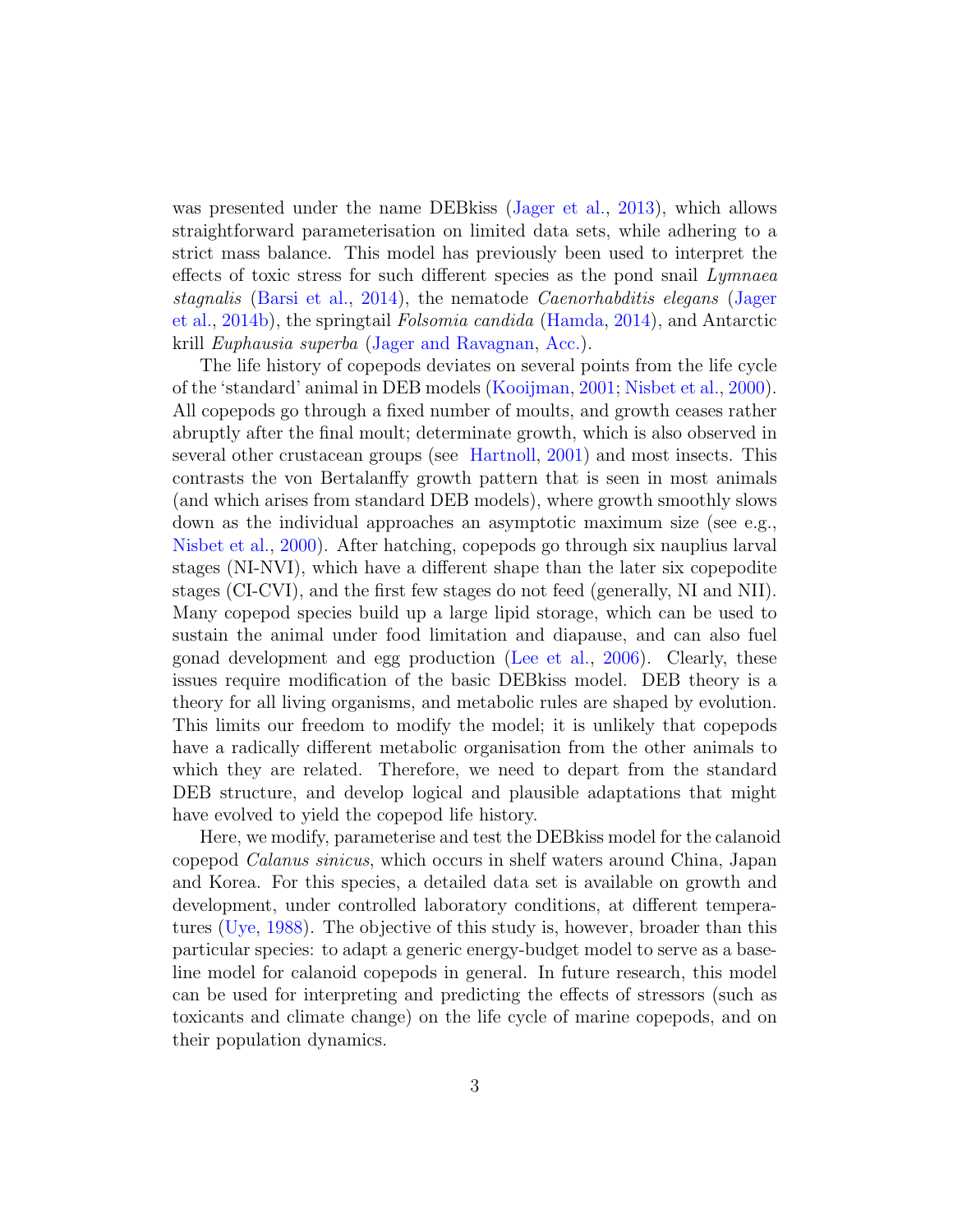

<span id="page-3-0"></span>Figure 1: Schematic diagram of the energy flows in a standard DEBkiss animal. The nodes b and p denote switches at birth (start of feeding) and puberty (start of reproductive investment). The mobilisation flux is split according to a constant fraction  $\kappa$ .

# 2. Methods

#### 2.1. Basic DEBkiss model

The DEBkiss model, including the underlying assumptions, is discussed in detail in [Jager et al.](#page-17-1) [\(2013\)](#page-17-1). The mass flows in the basic model are schematically drawn in Figure [1,](#page-3-0) and the model equations and conversions are provided in Table [1.](#page-4-0) Model parameters are explained in Table [2.](#page-4-1)

Briefly, assimilates are obtained from feeding or from the egg buffer (in embryo and non-feeding larval stages) provided by the mother. The link between food availability and feeding rates is condensed into a scaled functional response, f, such that  $f = 0$  represent complete starvation and  $f = 1$  ad libitum feeding conditions. A constant fraction  $\kappa$  of the assimilation flux is used for the soma (structural growth and maintenance). Maintenance costs are paid first, and the remaining flux can be used for growth. The other fraction of assimilation  $(1 - \kappa)$  is used for maturation and reproduction. Maturation (in DEB terms) is the process by which resources are burnt to increase the level of complexity of the individual, and hence it is not associated with the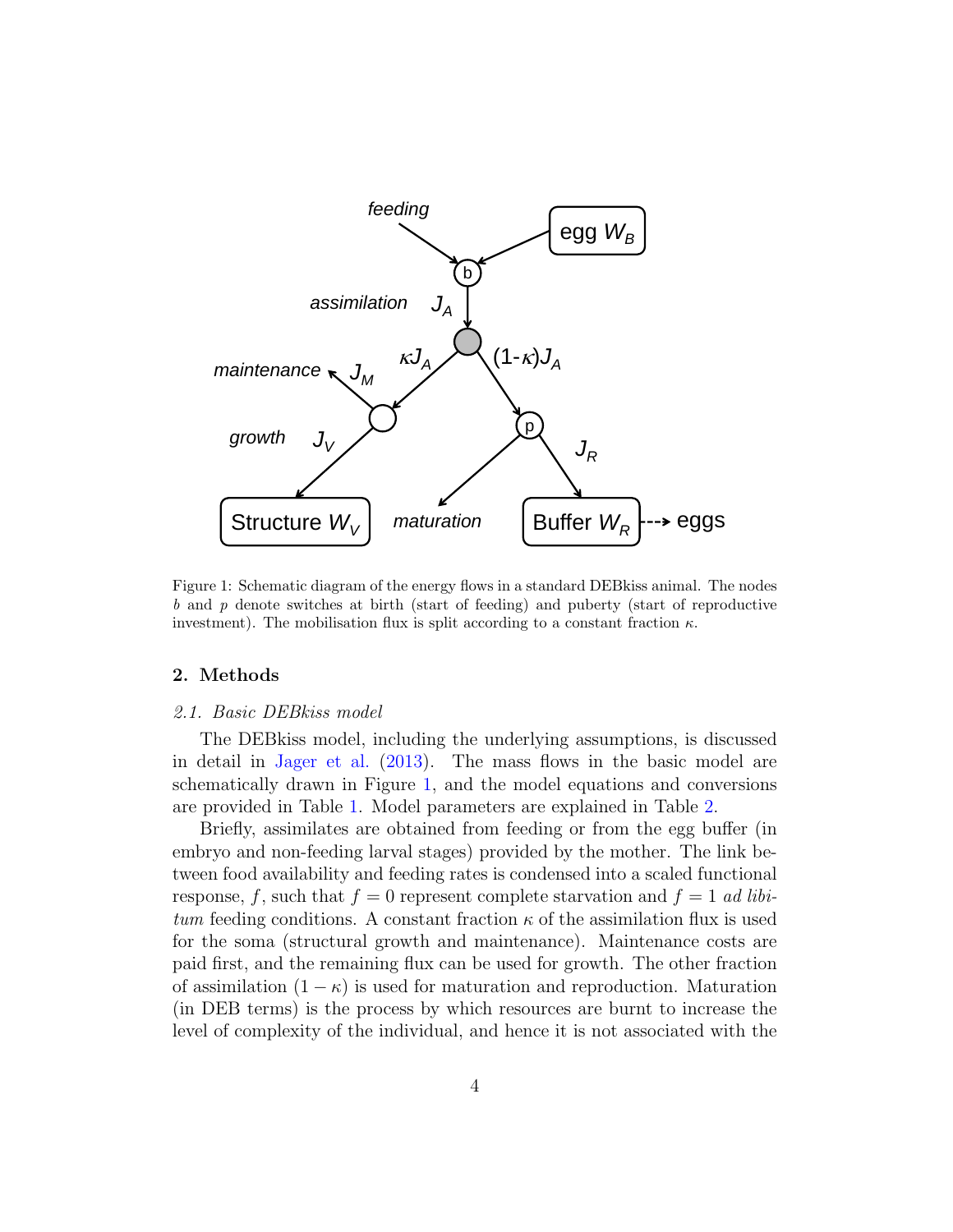| Model component                      | Specification                                                                                      |
|--------------------------------------|----------------------------------------------------------------------------------------------------|
| Fluxes in mg(dwt) $d^{-1}$           |                                                                                                    |
| Assimilation                         | $J_A = f J_{Am}^a L^2$                                                                             |
| Maintenance                          | $J_M = J_M^v L^3$                                                                                  |
| Structural growth                    | $J_V = y_{VA}(\kappa J_A - J_M)$                                                                   |
| Reproduction flux                    | $J_R = (1 - \kappa) J_A$ for $L > L_p$                                                             |
| State variable in mg(dwt)            |                                                                                                    |
| Structural body mass                 |                                                                                                    |
| Assimilate buffer in egg             | $\frac{d}{dt}W_V = J_V$ with $W_V(0) \approx 0$<br>$\frac{d}{dt}W_B = -J_A$ with $W_B(0) = W_{B0}$ |
| Reproduction buffer                  | $\frac{d}{dt}W_R = J_R$ with $W_R(0) = 0$                                                          |
| Conversions                          |                                                                                                    |
| Volumetric length to dry weight      | $W_V = d_V L^3$                                                                                    |
| Volumetric length to physical length | $L_w = L/\delta_M$                                                                                 |
| Temperature effect on rate constants | $F_T = \exp\left(\frac{T_A}{T_{ref}} - \frac{T_A}{T}\right)$                                       |

<span id="page-4-0"></span>

|  | Table 1: Equations for the basic DEB kiss model. |  |  |  |  |  |
|--|--------------------------------------------------|--|--|--|--|--|
|--|--------------------------------------------------|--|--|--|--|--|

| Symbol                                            | Description                           | Value                     | Unit                                  |  |  |  |
|---------------------------------------------------|---------------------------------------|---------------------------|---------------------------------------|--|--|--|
| Conversion factors                                |                                       |                           |                                       |  |  |  |
| $d_C$                                             | carbon weight per body dry weight     | 0.45                      | $mg \, mg^{-1}$                       |  |  |  |
| $d_V$                                             | dry weight per body volume            | 0.26                      | $mg$ mm <sup><math>-3</math></sup>    |  |  |  |
| $\delta_M$                                        | shape-correction nauplii/copepodites  | 0.50/0.37                 | $-\mathbf{I}$                         |  |  |  |
|                                                   | Fixed model parameters                |                           |                                       |  |  |  |
| f                                                 | scaled functional response            | 1                         | $ - $                                 |  |  |  |
| $L_p$                                             | volumetric length at puberty          | 0.53                      | mm                                    |  |  |  |
| $T_{ref}$                                         | reference temperature                 | 283                       | $\rm K$                               |  |  |  |
| $y_{AX}^c$                                        | yield of assimilates on food (carbon) | 0.80                      | $mg$ mg <sup>-1</sup>                 |  |  |  |
| $y_{BA}$                                          | yield of egg buffer on assimilates    | 0.95                      | $mg$ mg <sup>-1</sup>                 |  |  |  |
| $y_{VA}$                                          | yield of structure on assimilates     | 0.80                      | $mg$ mg <sup>-1</sup>                 |  |  |  |
| $\kappa$                                          | fraction allocation to soma           | 0.80                      | $\overline{\phantom{m}}$              |  |  |  |
| Parameters fitted to growth (ref. $10^{\circ}$ C) |                                       |                           |                                       |  |  |  |
| $J_{Am}^a$                                        | max. area-specific assimilation rate  | $0.036$ $(0.034 - 0.038)$ | mg mm <sup>-2</sup> d <sup>-1</sup>   |  |  |  |
| $J_M^v$                                           | volume-specific maintenance rate      | $0.020$ $(0.018 - 0.024)$ | $mg$ mm <sup>-3</sup> d <sup>-1</sup> |  |  |  |
| $L_a$                                             | volumetric length for stop of growth  | $0.78(0.76-0.79)$         | mm                                    |  |  |  |
| $T_A$                                             | Arrhenius temperature                 | 7700 (7400-8000)          | $\rm K$                               |  |  |  |
| $W_{B0}$                                          | dry weight of a single egg            | $0.72$ $(0.62-0.86)$      | $\mu$ g                               |  |  |  |

<span id="page-4-1"></span>Table 2: Parameters of the DEBkiss model as used in this study.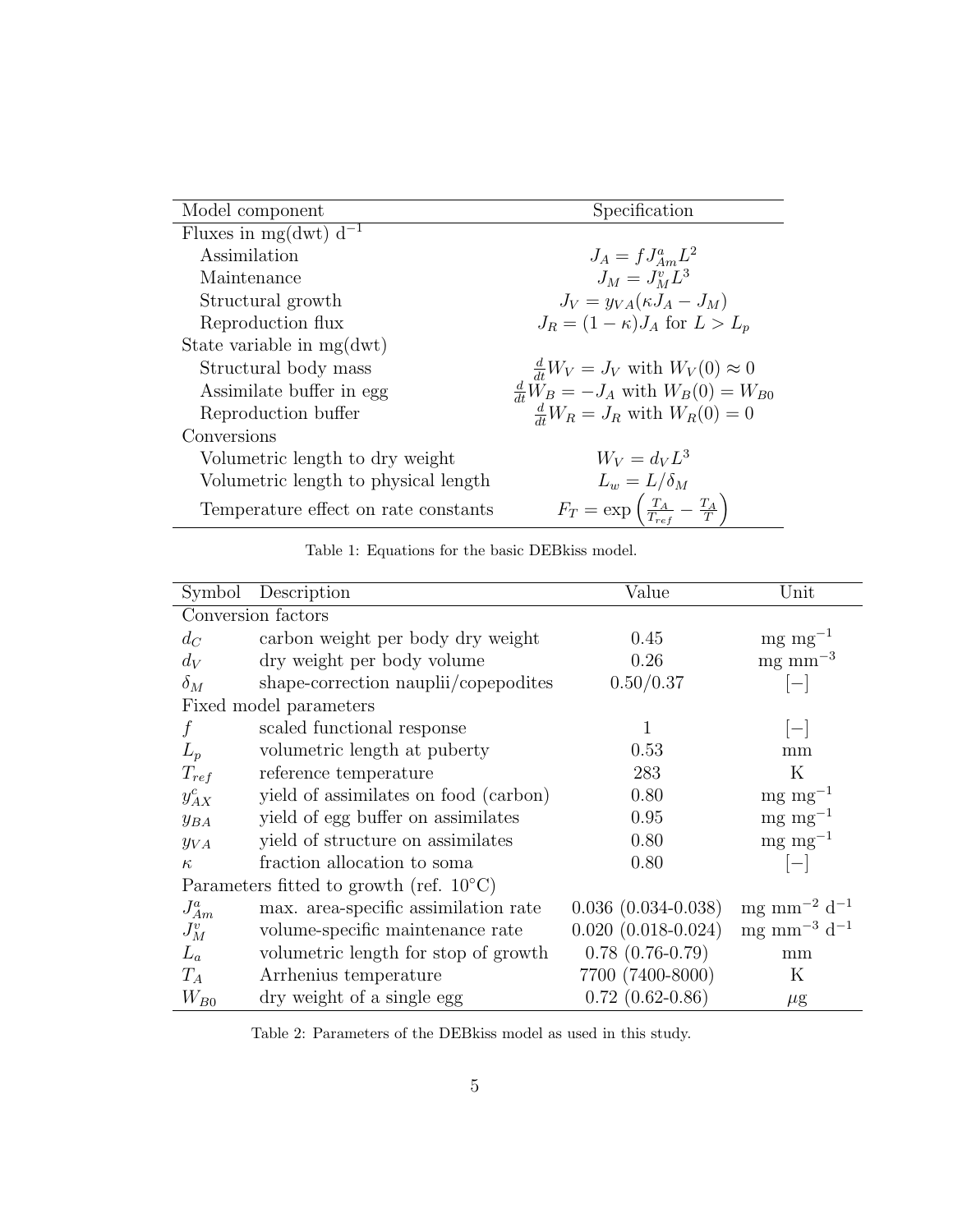formation of biomass (and not followed as a state variable in DEBkiss). At a certain body size ('puberty'), the investment into maturation is assumed to be completely switched to the reproduction buffer, which is converted into eggs at spawning events. It should be stressed that DEBkiss, in contrast to standard DEB models, does not include a 'reserve' compartment in between assimilation and the  $\kappa$  split.

The state variable for body size in DEBkiss is the structural dry weight  $W_V$  (thus excluding storage buffers). The fluxes, however, are based on the volumetric length L, which is the cubic root of structural body volume  $(L^3)$ . Length of copepods is usually determined as length of the total body or the prosome  $(L_w)$ . Conversions between these variables are presented in Table [1.](#page-4-0) It should be stressed that the shape correction coefficient  $(\delta_M)$  depends on how the length measure is taken (prosome length will require a different value than total body length). To illustrate, for a cube,  $\delta_M = 1$  (when  $L_w$  refers to the length of a side of the cube), whereas in a cylinder,  $\delta_M$  will decrease with increasing height/radius (when  $L_w$  refers to the height of the cylinder). When the animal does not change in shape during growth (isomorphy),  $\delta_M$ will be constant over the life cycle.

Starvation occurs when the assimilation flux allocated to the soma  $(\kappa J_A)$ is insufficient to cover the maintenance costs  $(J_M)$ . The standard rule in DEB kiss is that, first, energy is diverted from the  $1 - \kappa$  branch (and thus also from the reproduction buffer). If the  $1-\kappa$  branch cannot deliver sufficient energy for maintenance, structure is burnt and the animal will shrink [\(Jager](#page-17-1) [et al.,](#page-17-1) [2013;](#page-17-1) [Jager and Ravagnan,](#page-18-3) [Acc.\)](#page-18-3). Mortality is not explicitly included in DEBkiss, although a metabolic ageing module (see [Kooijman,](#page-18-0) [2001\)](#page-18-0), or a descriptive model to represent natural mortality, could be added.

For the effects of temperature, we take the Arrhenius relationship (see Table [1\)](#page-4-0); each rate constant is multiplied by the same factor  $F_T$ . The temperature correction is applied in fitting of the model to the growth data as well as for the model predictions. For the reference temperature, we selected  $10^{\circ}$ C, which is at the lower end of the growth data for C. sinicus but allows for a smooth comparison with boreal and arctic congeners.

## 2.2. Modifications for copepods

For the embryo and non-feeding stages, the same equations apply as for the feeding stages, although assimilation occurs from the egg buffer (with  $f =$ 1) rather than from food. Embryonic development ends when the egg buffer is finished, and at that point ('birth') external feeding becomes possible. In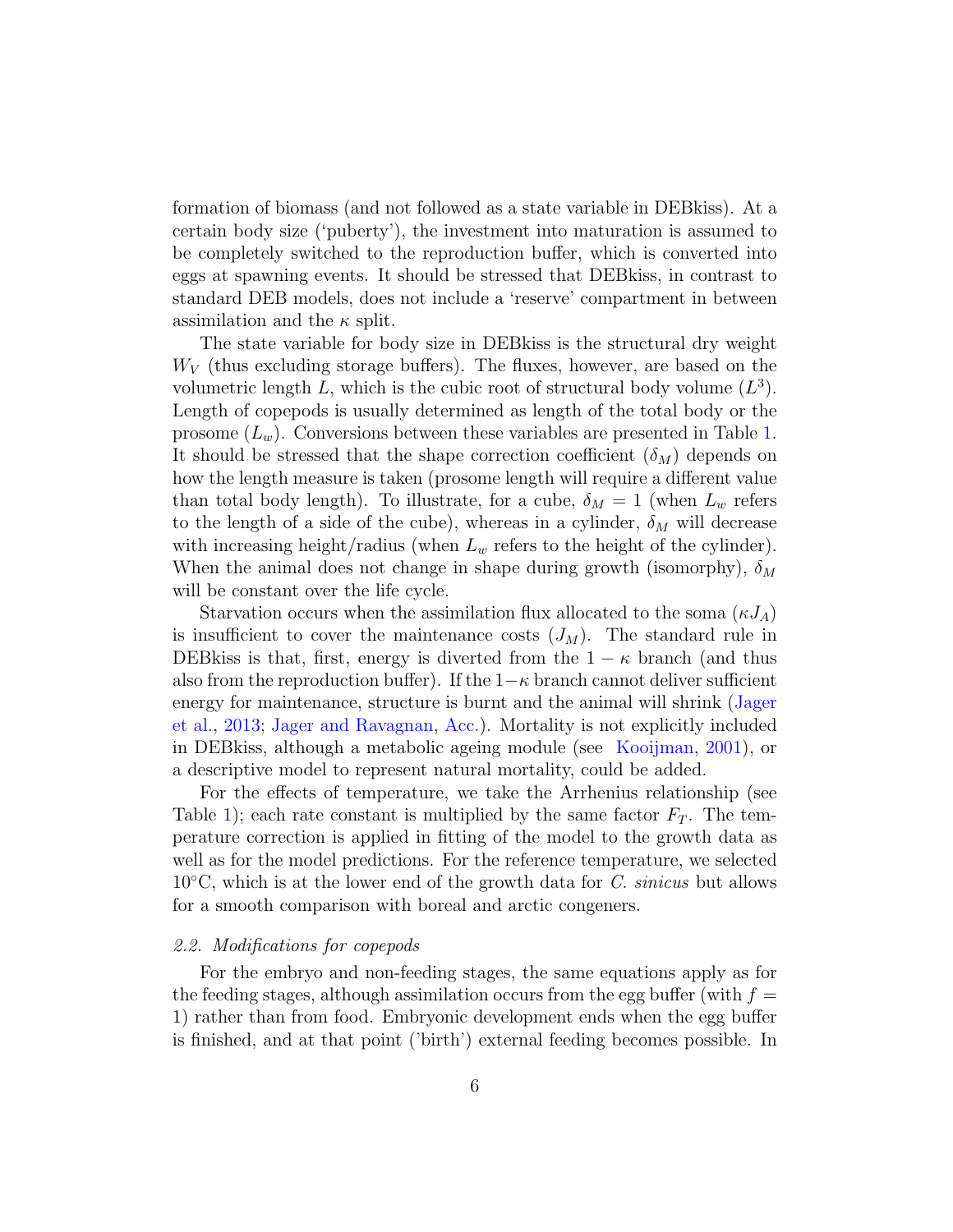Calanus species, the egg buffer is still used after hatching to sustain the first two naupliar stages, and hence, hatching precedes 'birth' in the DEB context.

Many copepod species build up a lipid storage of wax esters in the copepodite stages. We propose to view this as a 'reproduction buffer' in DEB terms, and thus as part of the  $1-\kappa$  branch. In this view, 'puberty' should be defined by the start of investment into the storage, and the storage dynamics will have no effect on structural growth. We have found no data on the build up or use of storage for C. sinicus, so further modification and testing of this part of the model will have to be done in future work. The growth data that we use are based on body length, which is assumed to be a good proxy for structural size. It should be noted that the standard DEB reserve compartment cannot represent this storage as the wax esters are absent in nauplii, and are increasing as fraction of body weight over the copepodite stages until the final moult (see [Campbell et al.,](#page-17-6) [2001\)](#page-17-6).

Under constant environmental conditions, the model equations in Table [1](#page-4-0) specify von Bertalanffy growth; the growth rate decreases asymptotically to zero as maintenance costs increase with size faster than assimilation. For copepods, however, growth stops after the last moult, well before approaching the asymptotic maximum size. To capture this behaviour, we introduce a final size  $(L_a)$ , at which investment in structure is stopped  $(J_V = 0)$ . We assume that the assimilation and maintenance fluxes are fixed to the value for the final structural size. After the final moult, C. sinicus is able to survive for 3-4 months more, depending on the temperature, under laboratory conditions [\(Uye,](#page-19-2) [1988\)](#page-19-2).

For the females, we can calculate the maximum possible reproduction rate that can be fuelled from ingestion alone, by converting all of the assimilated mass minus maintenance to eggs:

<span id="page-6-0"></span>
$$
R = \frac{y_{BA}}{W_{B0}}(J_A - J_M)
$$
 (1)

Reproduction only occurs in the adult stage, so  $J_A$  and  $J_M$  are calculated using  $L_a$ . The predicted reproduction rate is thus constant, for a given food level and temperature. We ignore potential contributions to the egg production from lipid storage or perhaps even structural body tissues. This approach to deal with determinate growth is essentially the same as was used for the standard DEB model by [Lika and Kooijman](#page-19-3) [\(2003\)](#page-19-3).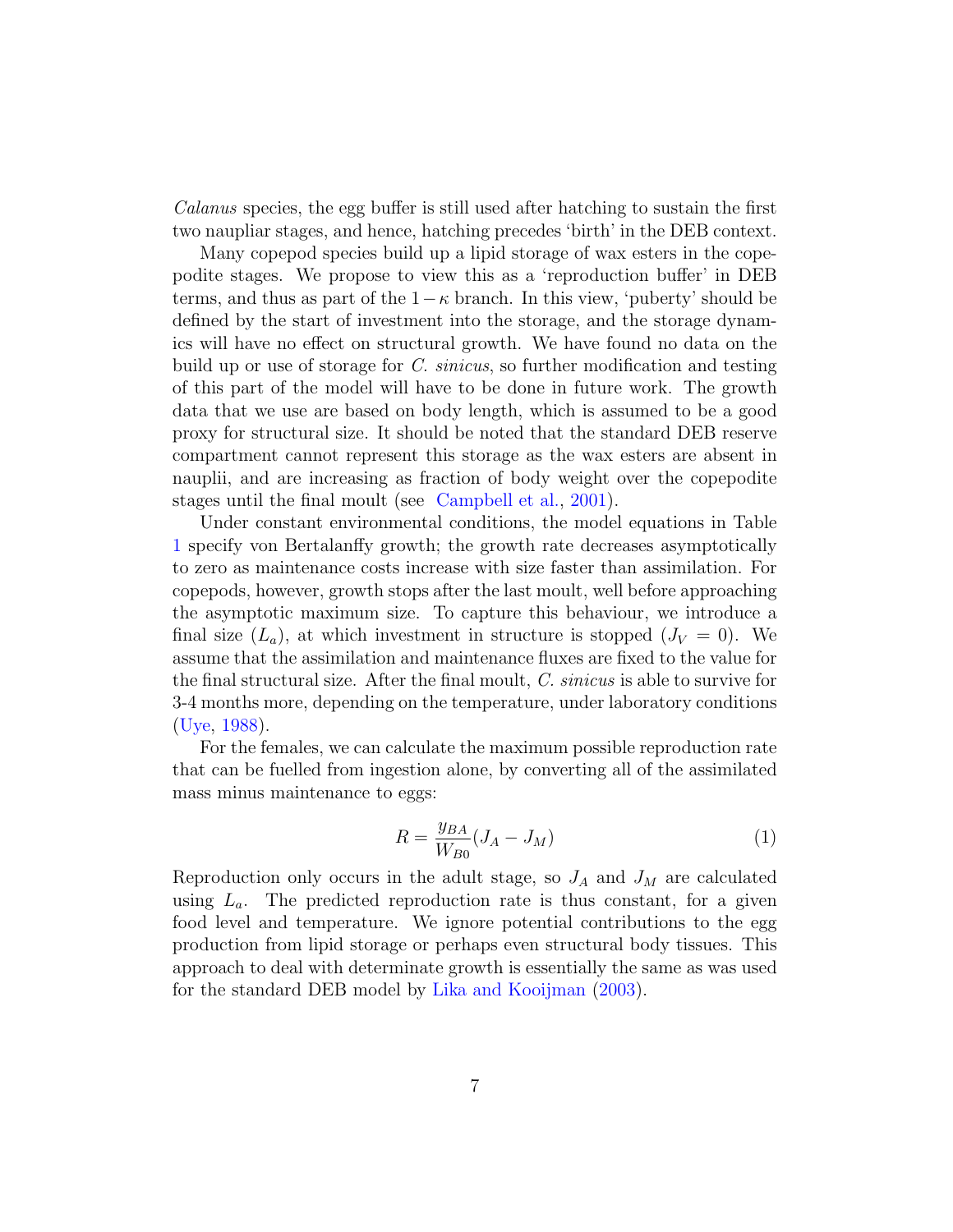#### 2.3. Model predictions

Ingestion rate is often expressed in the literature as daily carbon ration (mg ingested carbon per mg carbon body weight per day), which can be easily calculated from the assimilation flux  $J_A$  (introducing the superscript c for carbon-specific mass fluxes):

<span id="page-7-0"></span>
$$
J_X^c = \frac{J_A}{y_{AX}^c L^3 d_V} \tag{2}
$$

Neither the carbon content of the organism nor that of the food is needed, as we assume that assimilates have the same composition as biomass, and the assimilation efficiency  $y_{AX}^c$  is expressed on carbon basis. The ingestion rate depends on food availability, as  $J_A$  depends on f (Table [1\)](#page-4-0). It should be noted that this prediction is based on the structural body weight only, whereas measurements are generally expressed per total body weight (which may include storage).

Respiration is the lump sum of all processes in which carbon is burnt to do work. This obviously includes maintenance costs, but also the investment into maturation (which is assumed to be burnt), and the overhead costs for growth and reproduction. Since we only have respiration data for adults (which do not grow nor mature), we can approximate the respiration rate from maintenance costs only. Expressed as carbon ratio (mg carbon respired per mg carbon body weight per day):

<span id="page-7-1"></span>
$$
J_D^c = \frac{J_M}{d_V L^3} \tag{3}
$$

In actively reproducing animals, the respiration rate will be higher, but since we assume a high yield for the translation of assimilates into eggs  $(y<sub>BA</sub>)$ , the deviation due to the overhead costs will be small. Like the ingestion rate, this prediction is also based on the structural body weight only, whereas measurements are generally expressed per total body weight. As storage does not require maintenance, the presence of a substantial storage will confound the comparison of model predictions to observations.

#### 2.4. Experimental data from the literature

Data were extracted from graphs in the original publications using the freeware PlotReader (<http://jornbr.home.xs4all.nl/plotreader>). For the model calibration, we used the data collected by [Uye](#page-19-2) [\(1988\)](#page-19-2). The predictions for ingestion, respiration and reproduction rates were compared to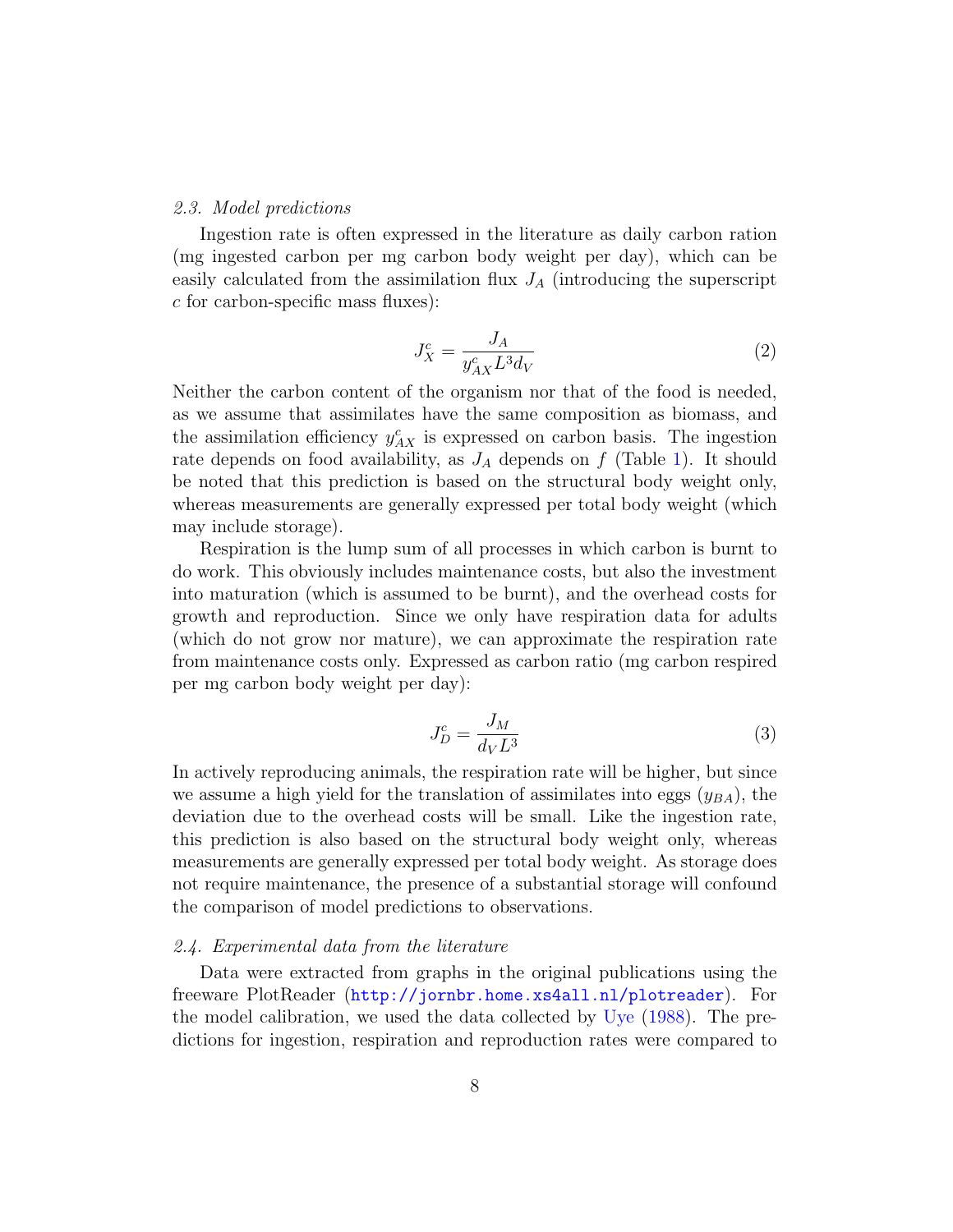| Temp. $(^{\circ}C)$ | Start NIII (d) | Start CVI (d) | Estim. NIII (d) Estim. CVI (d) |      |
|---------------------|----------------|---------------|--------------------------------|------|
| 20.2                | 1.77(0.2)      | 15.7(1)       | 1.64                           | 15.0 |
| 17.5                | 2.03(0.2)      | 17.4(1)       | 2.09                           | 19.1 |
| 15                  | 2.52(0.2)      | 24.7(1)       | 2.63                           | 24.1 |
| 13                  | 3.00(0.2)      | 28.1(1)       | 3.17                           | 29.0 |
| 10.3                | 4.43(0.2)      | 38.6(1)       | 4.10                           | 37.5 |

<span id="page-8-0"></span>Table 3: Zero-variate data points used in the optimisation: observed time to reach stages NIII and CVI (taken from [Uye,](#page-19-2) [1988\)](#page-19-2), with assumed s.d. between parentheses. Last two columns show the model estimates for these points after optimisation.

observations taken from [Zhang et al.](#page-20-0) [\(2006\)](#page-20-0), [Zhang et al.](#page-20-1) [\(2005\)](#page-20-1) (highest three reproduction rates), [Li et al.](#page-18-5) [\(2006\)](#page-18-5) (three best food sources), [Liu and](#page-19-4) [Wang](#page-19-4) [\(2002\)](#page-19-4) (maximum feeding rate), [Huo et al.](#page-17-7) [\(2008\)](#page-17-7) (four stations with highest reproduction rates), [Uye](#page-20-2) [\(2000\)](#page-20-2), [Li et al.](#page-18-7) [\(2013\)](#page-18-6), Li et al. [\(2004\)](#page-18-7), and [Uye and Yamamoto](#page-20-3) [\(1995\)](#page-20-3).

# 2.5. Model calibration

For model calibration, we have data for body length versus time at five temperatures [\(Uye,](#page-19-2) [1988\)](#page-19-2). We further constrain the optimisation by including the observed times for reaching 'birth' (start of external feeding at NIII) and 'adulthood' (stop of growth at CVI), summarised in Table [3.](#page-8-0) In the terminology of [Lika et al.](#page-18-2) [\(2011\)](#page-18-2), the first data set is uni-variate (paired observations of time and length) and the second zero-variate (single observations on time). Both types of data are included into the overall likelihood function to be maximised.

The data set y for body length versus time needs to be compared to the model predictions  $\hat{y}$ , following from the parameter set  $\theta$ . We use the likelihood for the normal distribution where the standard deviation of the residuals is treated as a nuisance parameter and profiled out (see [Jager and](#page-18-8) [Zimmer,](#page-18-8) [2012;](#page-18-8) [Pawitan,](#page-19-5) [2001\)](#page-19-5). We can combine this with the contribution of the zero-variate data points  $x$ ; in our case, the observed times for reaching NIII and CVI. For each zero-variate data point  $x_j$ , a probability density is calculated of the model prediction for this point  $\hat{x}_j$ . This probability density follows from the normal distribution  $f$  with as mean the zero-variate point  $x_j$  and a standard deviation  $\sigma_j$  that has to be provided (arbitrarily) for each point (see Table [3\)](#page-8-0). The overall log-likelihood function (up to a constant) is thus: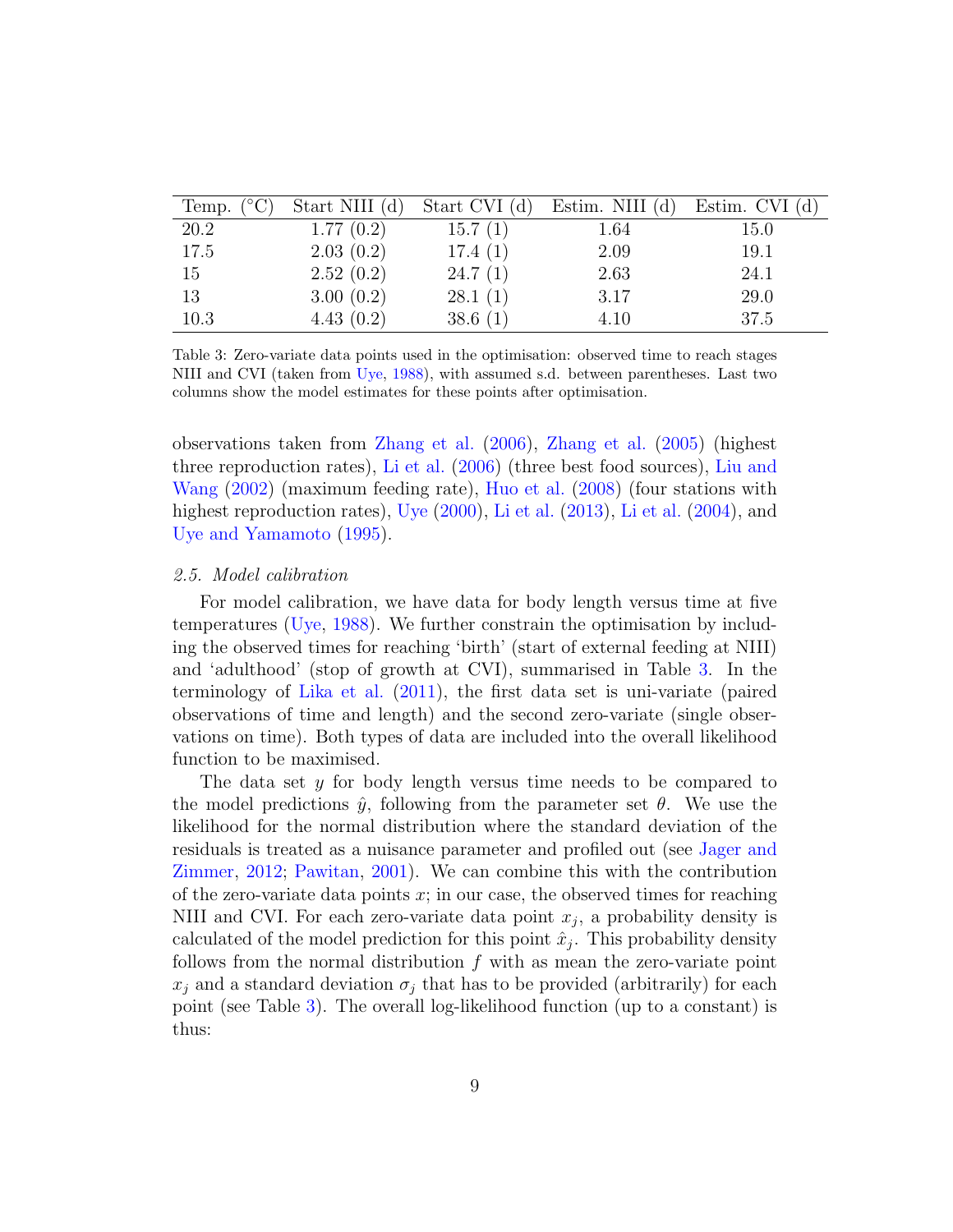$$
\ell(\theta|y,x) = -\frac{n}{2}\ln\sum(y_i - \hat{y}_i(\theta))^2 + \sum\ln f(\hat{x}_j(\theta);x_j,\sigma_j^2)
$$
 (4)

where  $n$  is the total number of uni-variate data points. This likelihood function was maximised, and confidence intervals were generated by profiling the likelihood function (see [Pawitan,](#page-19-5) [2001\)](#page-19-5). All model calculations were performed in Matlab R2014a.

#### 3. Results and discussion

# 3.1. Conversion factors

From the measurements of [Pu et al.](#page-19-6) [\(2004a\)](#page-19-6) on the dry and wet weight of adults and some CV, we derived a value for the dry weight density  $(d_V,$  Table [2\)](#page-4-1). For the carbon content as fraction of the dry weight  $(d_C)$ , we combined data from [Pu et al.](#page-19-6) [\(2004a\)](#page-19-6) and [Pu et al.](#page-19-7) [\(2004b\)](#page-19-7) for adults, which were very similar.

[Uye](#page-19-2) [\(1988\)](#page-19-2) presents measurements of both body length (prosome for copepodites and carapace for nauplii) and carbon weight from field-collected animals of each developmental stage (except eggs and NI). Using  $d_C$ , we can translate carbon weights to dry weights, use  $d_V$  to convert these to wet weights, and subsequently take the cubic root to arrive at volumetric length. In Figure [2,](#page-10-0) the estimated volumetric length is plotted against measured body length. The relationship follows the expected proportionality, but the slope differs between nauplii and copepodites. This indicates that growth in this species is largely isomorphic, apart from the discontinuity between nauplii and copepodites (which also results from the different length measure that was used). The shape correction coefficients  $(\delta_M)$  for both groups were calculated as the average within each group (Table [2\)](#page-4-1).

The assimilation efficiency on carbon basis was set to a typical value of 80% based on the values proposed for other Calanus species [\(Landry et al.,](#page-18-9) [1984;](#page-18-9) [Tande and Slagstad,](#page-19-8) [1985\)](#page-19-8).

#### 3.2. Growth curves

Figure [3](#page-11-0) shows the fit of the model to the data of [Uye](#page-19-2) [\(1988\)](#page-19-2) for body size (physical length converted to volumetric length) and developmental time. The conversion to volumetric length allows eggs, nauplii and copepodites to be compared in the same figure. It should be noted that  $\delta_M$  was calculated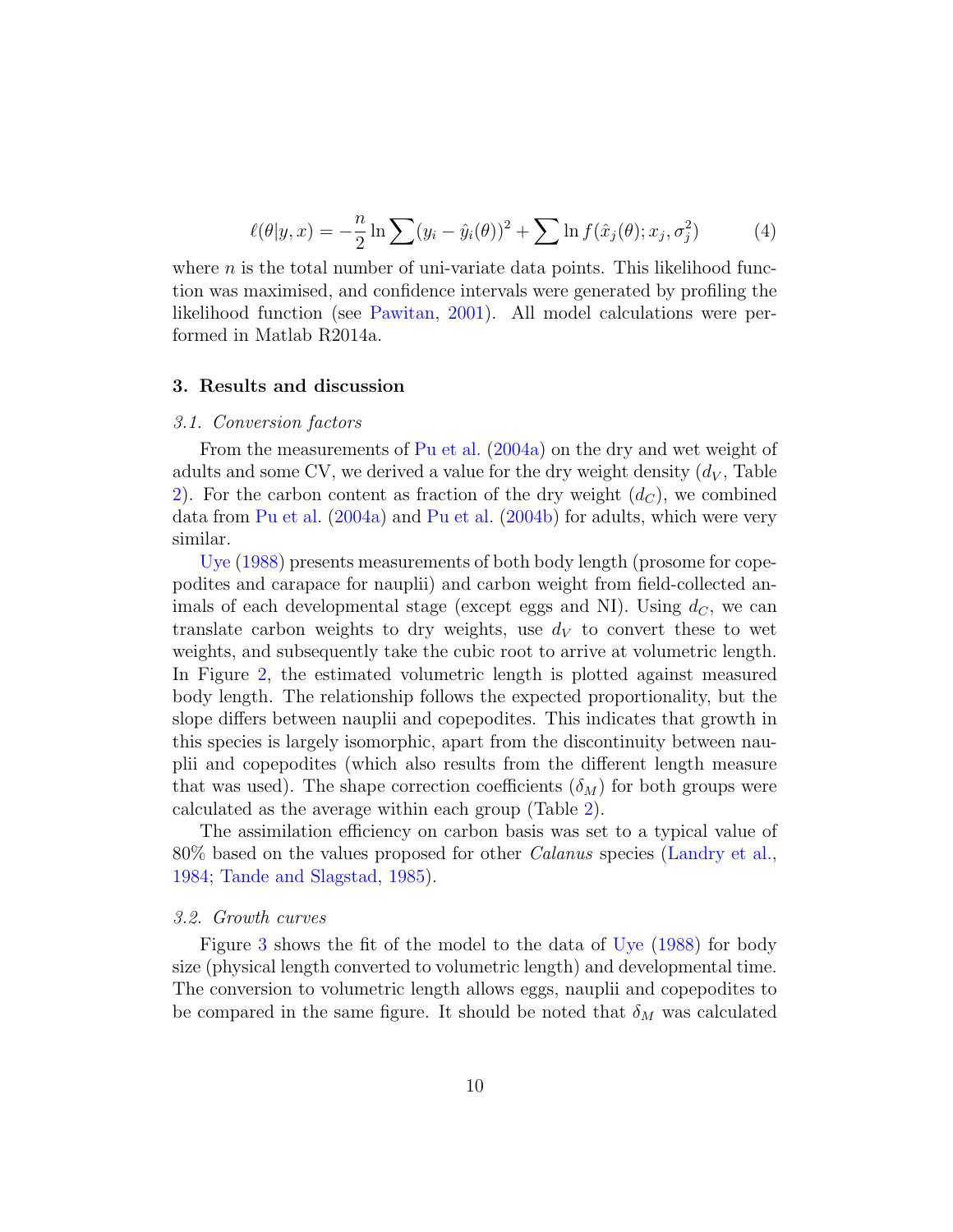

<span id="page-10-0"></span>Figure 2: Volumetric length (cubic root of estimated body volume) versus physical length for Calanus sinicus. The lines represent the estimate based on the average shape correction coefficients calculated from the data (Table [2\)](#page-4-1).

from field-collected animals whereas these growth data were obtained under laboratory conditions, which constitutes a potential source of bias. The model is fitted to the data at all five temperatures simultaneously (including the zero-variate data in Table [3\)](#page-8-0) by estimating only five model parameters (Table [2\)](#page-4-1).

The value of  $\kappa$  cannot be derived from the growth data alone because of the strict correlation to the specific assimilation rate  $J_{Am}^a$ . A lower value of  $\kappa$  will lead to the same investment in growth when  $J_{Am}^a$  is increased by the same factor. To identify these parameters uniquely, we would need information about the investment into the  $1 - \kappa$  branch (see Fig. [1\)](#page-3-0), or reliable estimates for both the ingestion rate and assimilation efficiency. For copepods, reproduction rates are unlikely to provide information about the value for  $\kappa$  as the adults will have to follow a modified rule for energy allocation (as they do not invest in growth). For now, we fixed  $\kappa$  to a typical value of 0.8 [\(Lika et al.,](#page-18-2) [2011\)](#page-18-2).

Overall, the fit is quite good (Fig. [3\)](#page-11-0), and the data provide sufficient information on the fitted model parameters, as judged from the rather tight confidence intervals (Table [2\)](#page-4-1). The estimated egg weight (which translates to 0.32  $\mu$ g carbon) is very close to the values reported by [Huo et al.](#page-17-7) [\(2008\)](#page-17-7) (on average 0.34  $\mu$ g carbon), although a lower value (0.18  $\mu$ g carbon) was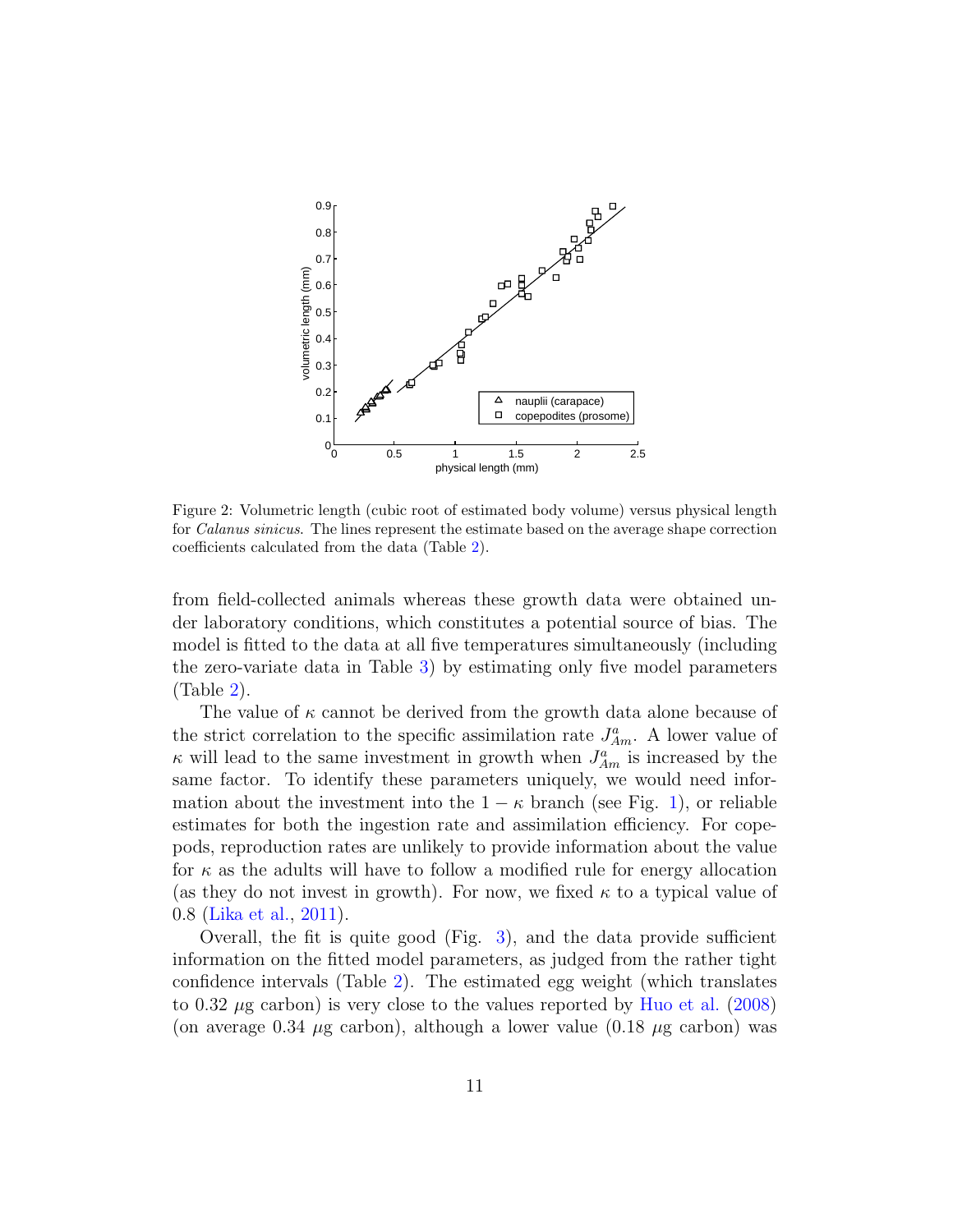

<span id="page-11-0"></span>Figure 3: Growth data for *Calanus sinicus* as function of time since deposition of the egg. Body size is expressed as volumetric length (L, cubic root of body volume) including a contribution of the egg buffer for the embryo and non-feeding stages. The observations on body length (converted using the shape correction factors of Table [2\)](#page-4-1) are plotted at the time half-way into the corresponding developmental stage.

reported by [Uye and Murase](#page-20-4) [\(1997\)](#page-20-4).

At  $t = 0$ , embryonic development starts. Structural size increases, at the expense of the egg buffer, which leads to a net decrease in the total volume of the organism (part of the egg buffer is lost in respiration due to growth overheads, maintenance and maturation). External feeding starts when the egg buffer is emptied, which should coincide with the start of stage NIII. We placed a zero-variate data point at the development time needed to reach NIII, and the model returns estimates that are very close (Table [3\)](#page-8-0). This implies that the embryonic development is well described by the model with the same parameters as for the feeding stages. This contrasts DEBkiss work with other species [\(Barsi et al.,](#page-17-2) [2014;](#page-17-2) [Jager et al.,](#page-17-3) [2014b;](#page-17-3) [Jager and](#page-18-3) [Ravagnan,](#page-18-3) [Acc.\)](#page-18-3) where embryonic development was markedly slower than expected from the model.

The growth pattern is consistent with the predicted von Bertalanffy pattern of DEBkiss, up to the final moult. Furthermore, nauplii (after the start of feeding in NIII) and copepodites follow the same curve, when their body size is expressed as volumetric length. The maximum size increases somewhat with decreasing temperature, which is not captured by the model. The reason is not entirely clear, although it is commonly observed for *Calanus*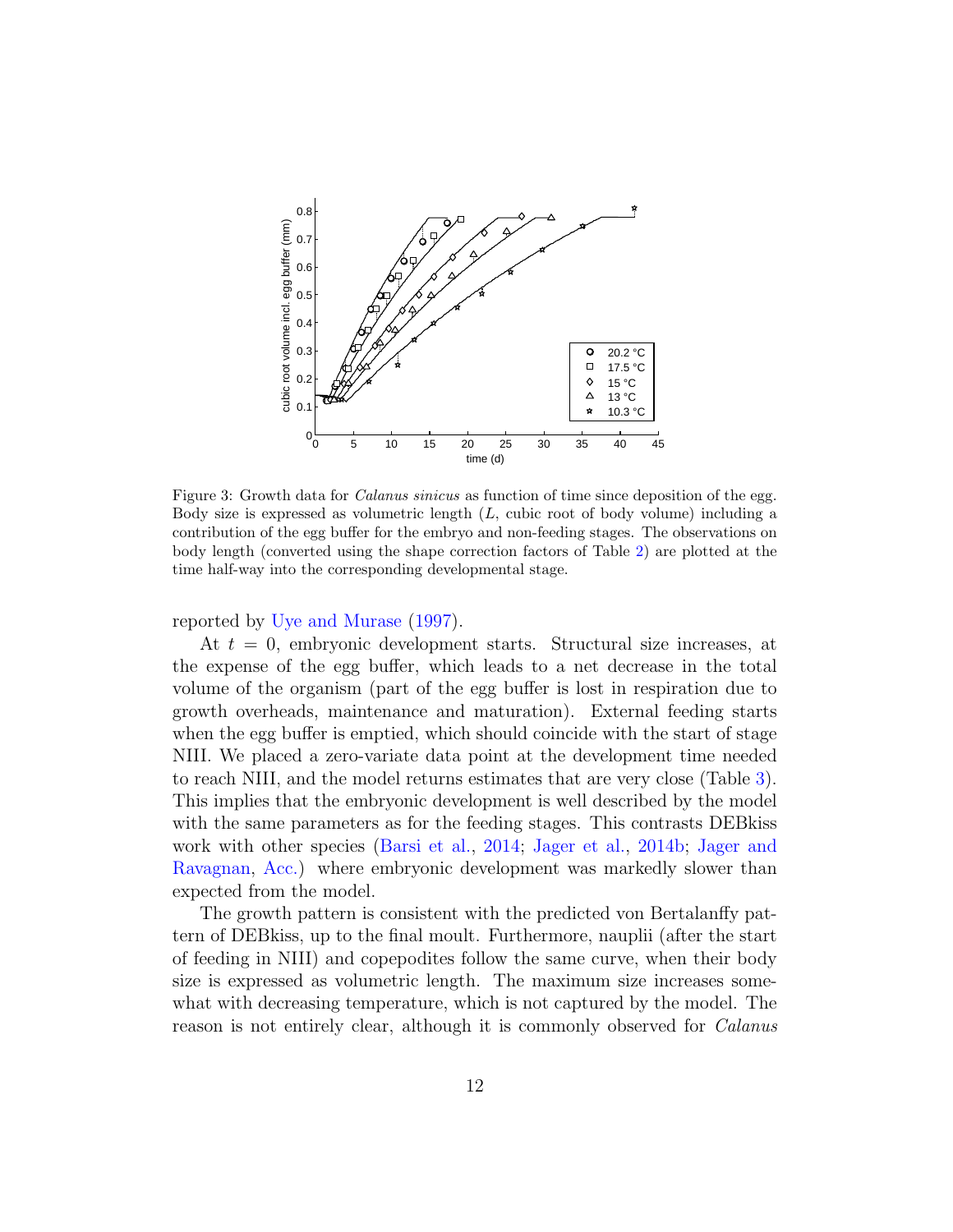species, and a differential response to temperature of growth and development has been suggested [\(Campbell et al.,](#page-17-6) [2001\)](#page-17-6). Growth stops while the animals are still far removed from their asymptotic size (they reach some 55% of the predicted asymptotic length), which implies that the growth pattern is almost linear in time. The estimate for the specific maintenance rate  $(J_M^v)$ is almost entirely based on the curvature of the growth pattern. Despite the almost linear growth (on length basis), the estimate for  $J_M^v$  has a tight confidence interval (Table [2\)](#page-4-1).

# 3.3. Model predictions for adults

Even though we calibrated the model to growth data only, DEBkiss describes all mass flows in the organism, and thereby also specifies ingestion, respiration and reproduction (with a few additional parameters). Unfortunately, we could not find data in which these endpoints where determined in conjunction with growth (and lipid storage) under laboratory conditions, and therefore, they were not included into the model fit. We can however obtain a rough indication of the validity of our parameter set by comparing model predictions for ingestion  $(Eq. 2)$  $(Eq. 2)$ , respiration  $(Eq. 3)$  $(Eq. 3)$ , and potential reproduction rates (Eq. [1\)](#page-6-0), to measured data. All data are from adults, and therefore, only model predictions for adults  $(L = L_a)$  are shown in Figure [4.](#page-13-0) For the ingestion and reproduction predictions, three food levels are shown; one *ad libitum*  $(f = 1)$  and two limiting food levels. The prediction for respiration is based on maintenance costs only, which are assumed not to be influenced by food availability. Due to a general lack of respiration data for C. sinicus, we also show the regression equation from [Ikeda et al.](#page-17-8) [\(2001\)](#page-17-8) for a range of epipelagic marine copepods (converted assuming a respiratory quotient of 0.8).

It should be stressed that most of the data are from field-collected animals, immediately after sampling. The observed rates thus represent animals of unknown age, feeding status, and with an unknown recent temperature history. Only the studies of [Li et al.](#page-18-5) [\(2006\)](#page-18-5), [Liu and Wang](#page-19-4) [\(2002\)](#page-19-4) and [Uye](#page-20-2) [\(2000\)](#page-20-2) were performed under laboratory conditions. Furthermore, most ingestion rates were determined using the gut fluorescence method, which only represents feeding on phytoplankton, thus ignoring the contribution of heterotrophic food sources [\(Wang et al.,](#page-20-5) [2009;](#page-20-5) [Zhang et al.,](#page-20-0) [2006\)](#page-20-0). And finally, our ingestion and respiration rates are expressed per mg of carbon in structure, whereas measured rates are expressed per total carbon weight, with an unknown contribution of the exoskeleton and lipid storage to the total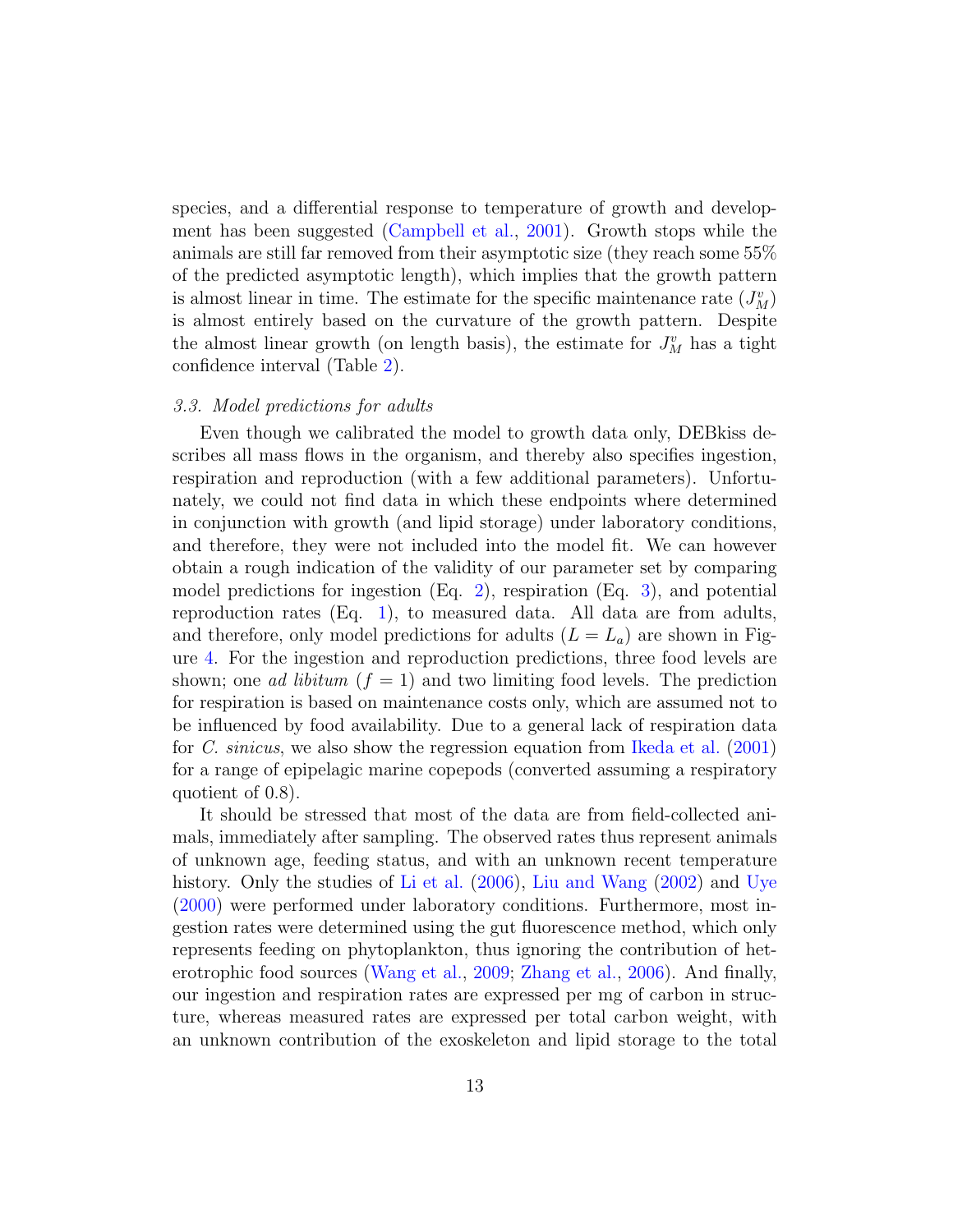

<span id="page-13-0"></span>Figure 4: Model predictions for the rates of ingestion, respiration and reproduction, as a function of temperature and food level in adult Calanus sinicus. Symbols represent reported values from the literature.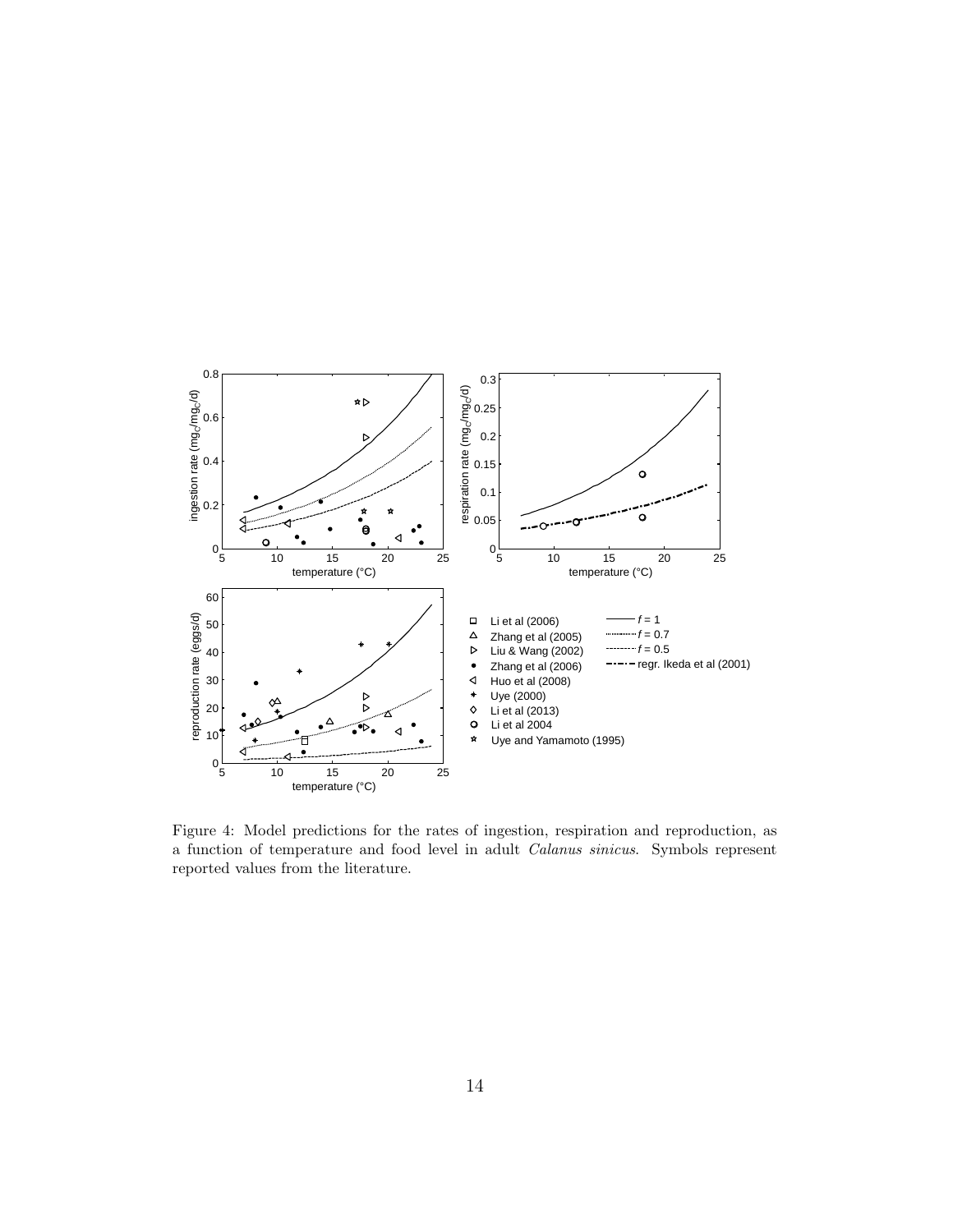weight. All these factors might explain the considerable scatter, and the fact that most estimates are lower than the maximum predictions  $(f = 1)$ . Nevertheless, this comparison shows that the model calibrated on growth data is able to provide reasonable predictions for other endpoints. The overall consistency of the model predictions with the observations also indicates that the selected default value  $\kappa = 0.8$  is a reasonable value for this species. Even though this analysis can give no more than an order-of-magnitude validation, it is important to test the consistency of the model and its parameterisation, and to demonstrate how the various endpoints are connected by the DEBkiss model.

For the respiration rate, the observations and the regression are somewhat lower than the model prediction from our value for maintenance costs only. This could relate to errors in the measurements and/or the conversions applied, or to a contribution of lipid storage to body weight in the data set. Furthermore, it is conceivable that maintenance costs can be reduced in absence of food (for the respiration measurements, animals were kept for 24 hours without food). However, given that our estimate for the maintenance costs is derived from the growth curve, the correspondence to the measured data is striking.

When the ingestion rate is half of the maximum level  $(f = 0.5)$ , reproduction is predicted to be almost zero as the entire assimilation flux would be needed to fulfil the maintenance costs. However, careful consideration of the data sets for which both feeding and reproduction were determined reveals a different pattern: animals for which ingestion is well below the prediction for  $f = 0.5$  still reproduce at a substantial rate. This discrepancy may be partially due to an underestimation of the actual ingestion rate (e.g., by ignoring omnivorous feeding, [Zhang et al.,](#page-20-0) [2006\)](#page-20-0), and/or an overestimation of the maintenance costs. However, it is possible that these copepods were able to sustain reproduction at low ingestion levels by using lipid storage or even structural body tissues, as was indicated for C. finmarchicus [\(Mayor et al.,](#page-19-9) [2009\)](#page-19-9).

# 3.4. Evaluation of the modification for copepods

In the introduction, several points are brought forward where the copepod life history deviates from the basic pattern in DEB models: larval stages, determinate growth, and lipid storage. In this section, we evaluate the proposed modification of the standard DEBkiss model.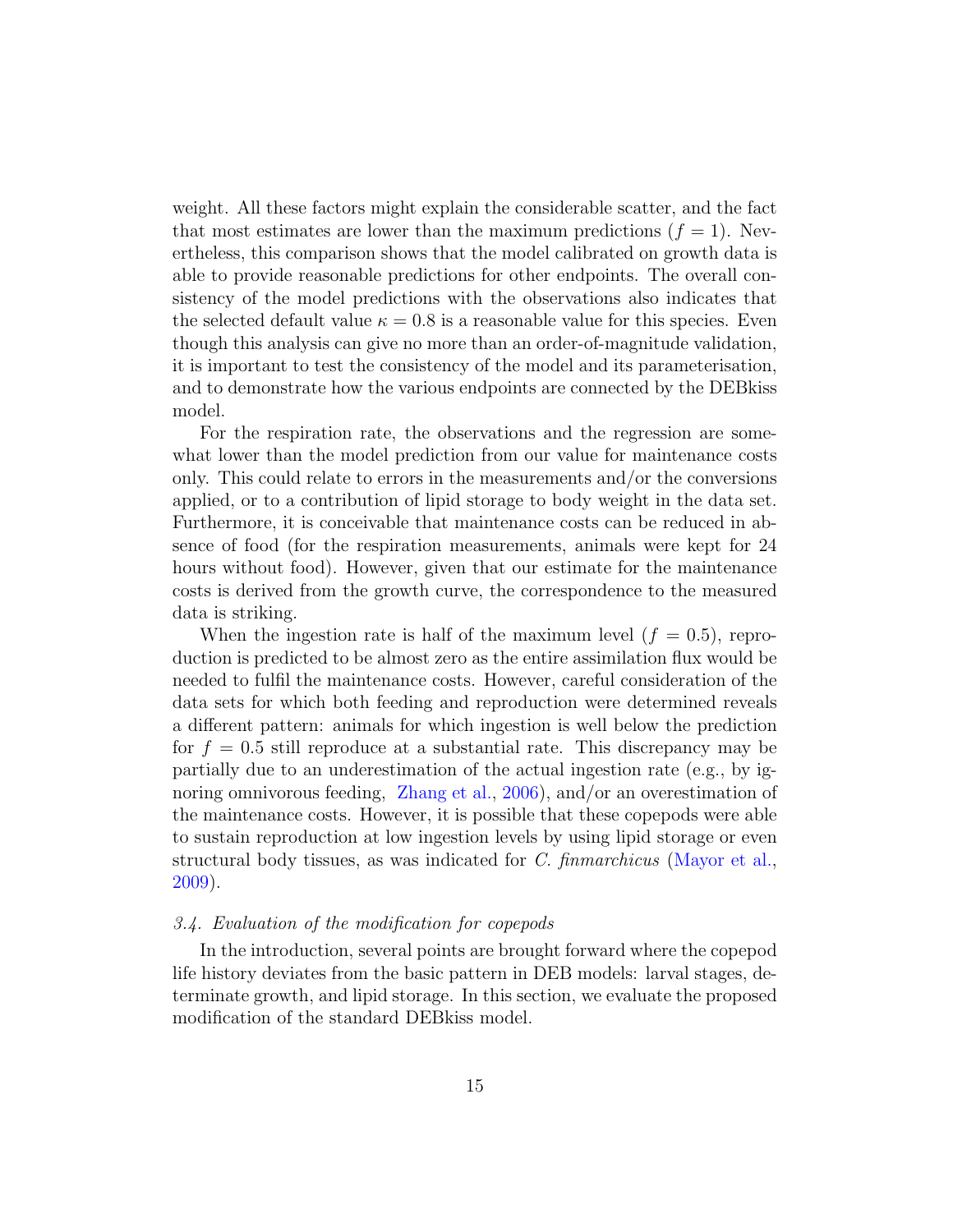For the larval stages, we only have to consider that they have a different shape from the copepodites; once we corrected for this (using a different value for  $\delta_M$ , see Table [2\)](#page-4-1), the body size corresponds well to the model with the same parameters for all life stages (Fig. [3\)](#page-11-0). Embryonic development (which includes the first two non-feeding stages) was also well predicted by the model, without further modifications.

The stop of growth after the final moult was forced onto the model using a maximum size  $L_a$ . This, however, implies a deviation from the  $\kappa$ -rule allocation (Fig. [1\)](#page-3-0) in the adult stage (or that  $\kappa$  is switched to a lower value that exactly stops growth at size  $L_a$ ). In our estimate for the reproduction rate (Eq. [1\)](#page-6-0), we assumed that the entire assimilation flux, minus maintenance costs, could be used for reproduction, which is reasonably consistent with observed reproduction rates (Fig. [4\)](#page-13-0). The metabolic rules for the adults, however, require further detailed study.

The data for *C. sinicus* do not allow an evaluation of the storage dynamics. We tentatively propose to view the lipid storage as a reproduction buffer positioned in the  $1 - \kappa$  branch of Figure [1.](#page-3-0) We can position 'puberty' at the transition from CII to CIII, as this is were lipid storage starts in other *Calanus* species [\(Lee et al.,](#page-18-4) [2006\)](#page-18-4). The value for  $L_p$  in Table [2](#page-4-1) is derived from the data of [Uye](#page-19-2) [\(1988\)](#page-19-2), but not used in the model fits. Clearly, this part of the model also requires further study.

To what extent *C. sinicus* builds up a lipid storage is not entirely clear. The measurements of [Uye](#page-19-2) [\(1988\)](#page-19-2) on both body length and carbon weight from field-collected animals were used for Figure [2.](#page-10-0) The linear relationship between prosome length and volumetric length for copepodites suggests that these animals did not build up a considerable lipid storage (assuming that body length is a good proxy for body structure). For field-sampled adults, [Wang et al.](#page-20-5) [\(2009\)](#page-20-5) found that the oil sac always constituted less than 4% of the total volume (calculated using the shape correction in Table [2\)](#page-4-1). For CV, however, the work of [Pu et al.](#page-19-7) [\(2004b\)](#page-19-7) shows that these animals have substantially higher  $C/N$  ratios than adults, which indicates the presence of lipid storage. Apparently, this species is capable of lipid storage, but we should also consider that C. sinicus may have different life-history strategies in different regions or environments (see [Pu et al.,](#page-19-7) [2004b\)](#page-19-7). Whether this 'reproduction buffer' can actually be used to fuel reproduction in females of C. sinicus is also unclear. Reproduction depends on feeding, whereas the lipid storage is likely only used to fuel maintenance in times of food shortage [\(Wang et al.,](#page-20-5) [2009\)](#page-20-5).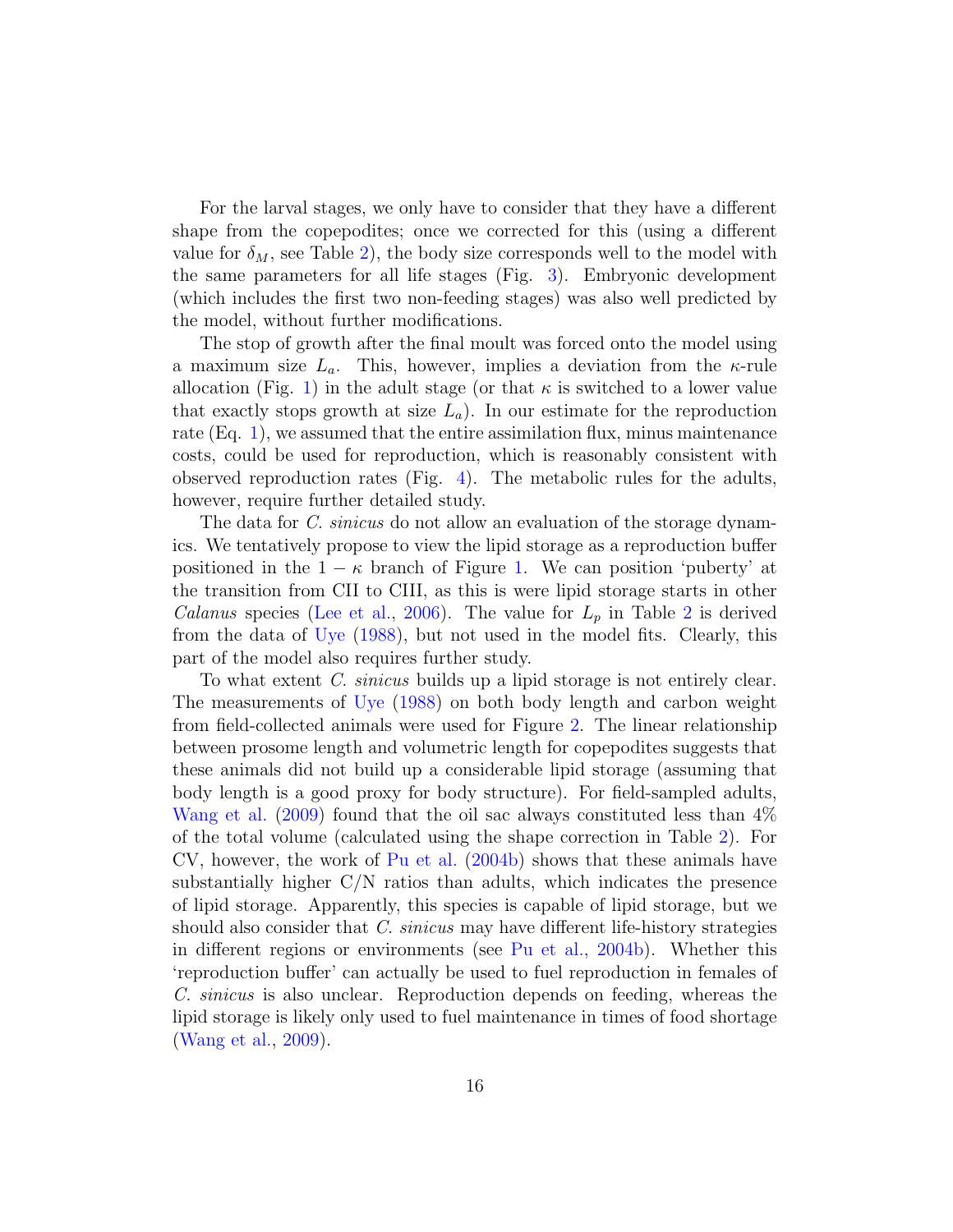# 4. Conclusions

The DEBkiss model provides a simple and generic framework for the energy budget of animals. The present analysis indicates that application to calanoid copepods can depart from the same basic model structure, with limited modifications to address the specifics of the copepod life history as outlined in the introduction. With these modifications, the model could be parameterised for C. sinicus using a limited amount of biological information. The calibrated model was able to provide an adequate representation of growth and development (Fig. [3\)](#page-11-0), as well as ingestion, respiration and egg production (Fig. [4\)](#page-13-0). Our DEBkiss model represents an enormous simplification of the biological complexity of the calanoid life cycle. Clearly, many of the 'details' on moulting, composition, gonad development, etcetera, are lost or lumped into more abstract energy fluxes (e.g., moulting costs are considered to be part of the growth overheads). Such simplification, however, is highly advantageous for many research questions. Firstly, the model is useful to test whether observed (or expected) life-history traits are quantitatively consistent with the conservation laws. Secondly, simple DEB-based models have proven to be extremely useful for applied ecology, such as in the interpretation of toxic effects [\(Jager and Zimmer,](#page-18-8) [2012\)](#page-18-8), or as basis for physiologically-structured population modelling [\(Jager et al.,](#page-17-0) [2014a\)](#page-17-0).

Several important issues remain to be addressed, specifically the dynamics of the lipid storage (both its build-up and its use) and the metabolic rules for the adult stage. Elucidating these rules will be essential to include the energetics of resting phases or diapause in the life cycle [\(Li et al.,](#page-18-7) [2004\)](#page-18-7), but also to interpret the response to stressors, such as pollution [\(Klok et al.,](#page-18-1) [2012\)](#page-18-1), and its consequences for population viability. These questions are amenable to experimental work, and the current DEBkiss analysis can aid in the design of such studies. We can expect that related species have similar parameters values, and the current parameterisation therefore forms a solid starting point for future work on this and other *Calanus* species.

# 5. Acknowledgements

This work was conducted as part of the ENERGYBAR project, financed by the Research Council of Norway (grant no. 225314/E40).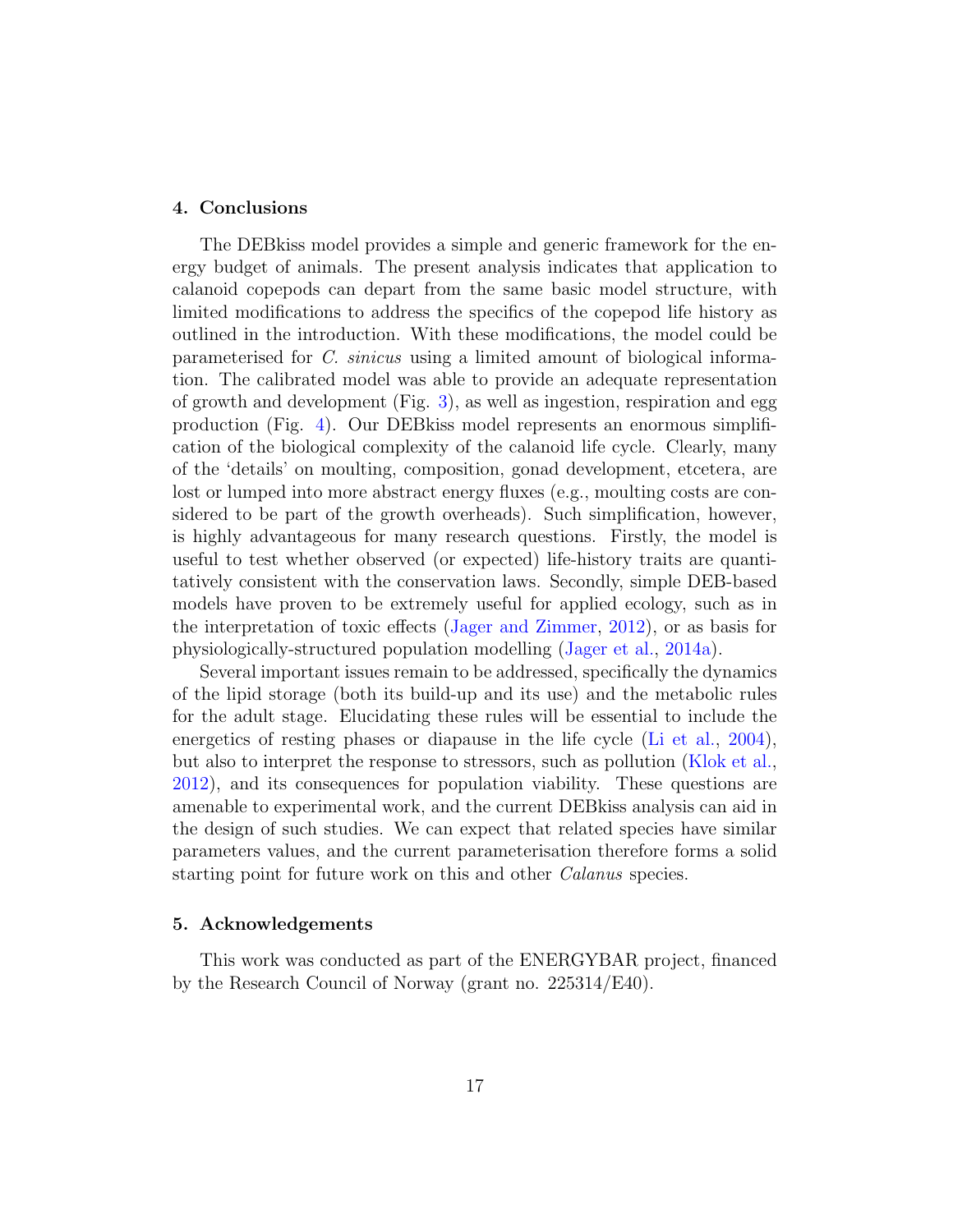# References

- <span id="page-17-2"></span>Barsi, A., Jager, T., Collinet, M., Lagadic, L., Ducrot, V., 2014. Considerations for test design to accommodate energy-budget models in ecotoxicology: a case study for acetone in the pond snail Lymnaea stagnalis. Environmental Toxicology and Chemistry 33, 1466–1475.
- <span id="page-17-6"></span>Campbell, R.G., Wagner, M.M., Teegarden, G.J., Boudreau, C.A., Durbin, E.G., 2001. Growth and development rates of the copepod Calanus finmarchicus reared in the laboratory. Marine Ecology Progress Series 221, 161–183.
- <span id="page-17-4"></span>Hamda, N.T., 2014. Mechanistic models to explore combined effects of toxic chemicals and natural stressing factors: case study on springtails. PhD thesis, Jagiellonian University, Krakow/VU University Amsterdam (http://hdl.handle.net/1871/50121).
- <span id="page-17-5"></span>Hartnoll, R.G., 2001. Growth in crustacea - twenty years on. Hydrobiologia 449, 111–122.
- <span id="page-17-7"></span>Huo, Y.Z., Wang, S.W., Sun, S., Li, C.L., Liu, M.T., 2008. Feeding and egg production of the planktonic copepod Calanus sinicus in spring and autumn in the Yellow Sea, China. Journal of Plankton Research 30, 723– 734.
- <span id="page-17-8"></span>Ikeda, T., Kanno, Y., Ozaki, K., Shinada, A., 2001. Metabolic rates of epipelagic marine copepods as a function of body mass and temperature. Marine Biology 139, 587–596.
- <span id="page-17-0"></span>Jager, T., Barsi, A., Hamda, N.T., Martin, B.T., Zimmer, E.I., Ducrot, V., 2014a. Dynamic energy budgets in population ecotoxicology: applications and outlook. Ecological Modelling 280, 140–147.
- <span id="page-17-3"></span>Jager, T., Gudmundsdóttir, E.M., Cedergreen, N., 2014b. Dynamic modeling of sub-lethal mixture toxicity in the nematode Caenorhabditis elegans. Environmental Science & Technology 48, 7026–7033.
- <span id="page-17-1"></span>Jager, T., Martin, B.T., Zimmer, E.I., 2013. DEBkiss or the quest for the simplest generic model of animal life history. Journal of Theoretical Biology 328, 9–18.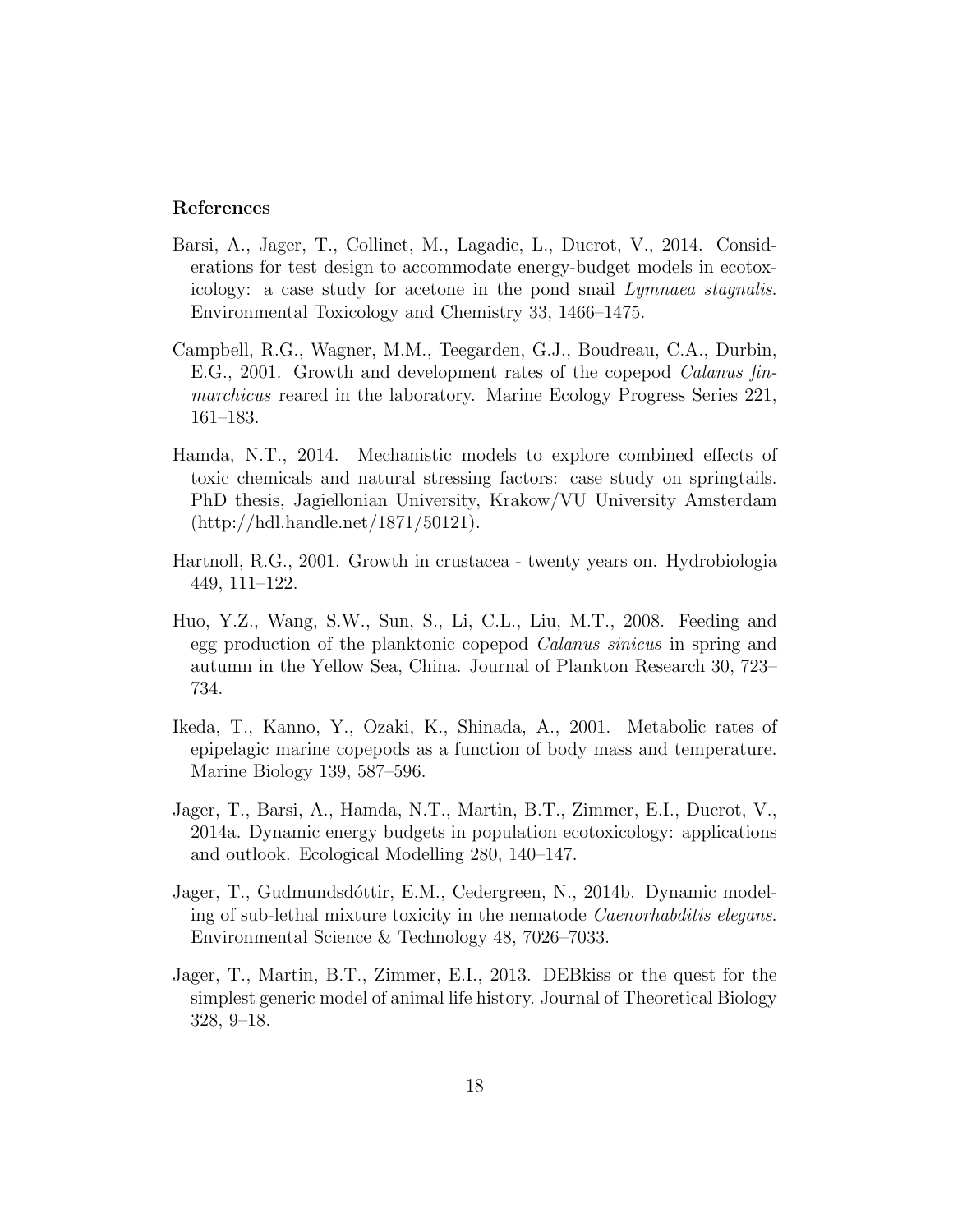- <span id="page-18-3"></span>Jager, T., Ravagnan, E., Acc. Parameterising a generic model for the dynamic energy budget of Antarctic krill, *Euphausia superba*. Marine Ecology Progress Series DOI 10.3354/meps11098.
- <span id="page-18-8"></span>Jager, T., Zimmer, E.I., 2012. Simplified Dynamic Energy Budget model for analysing ecotoxicity data. Ecological Modelling 225, 74–81.
- <span id="page-18-1"></span>Klok, C., Hjorth, M., Dahllöf, I., 2012. Qualitative use of Dynamic Energy Budget theory in ecotoxicology. Case study on oil contamination and Arctic copepods. Journal of Sea Research 73, 24–31.
- <span id="page-18-0"></span>Kooijman, S.A.L.M., 2001. Quantitative aspects of metabolic organization: a discussion of concepts. Philosophical Transactions of the Royal Society of London B 356, 331–349.
- <span id="page-18-9"></span>Landry, M.R., Hassett, R.P., Fagerness, V., Downs, J., Lorenzen, C.J., 1984. Effect of food acclimation on assimilation efficiency of Calanus pacificus. Limnology and Oceanography 29, 361–364.
- <span id="page-18-4"></span>Lee, R.F., Hagen, W., Kattner, G., 2006. Lipid storage in marine zooplankton. Marine Ecology Progress Series 307, 273–306.
- <span id="page-18-7"></span>Li, C., Sun, S., Wang, R., Wang, X., 2004. Feeding and respiration rates of a planktonic copepod (Calanus sinicus) oversummering in Yellow Sea Cold Bottom Waters. Marine Biology 145, 149–157.
- <span id="page-18-6"></span>Li, C.L., Yang, G., Ning, J., Sun, J., Yang, B., Sun, S., 2013. Response of copepod grazing and reproduction to different taxa of spring bloom phytoplankton in the Southern Yellow Sea. Deep-Sea Research Part II-Topical Studies in Oceanography 97, 101–108.
- <span id="page-18-5"></span>Li, J., Sun, S., Li, C.L., Zhang, Z., Tao, Z.C., 2006. Effects of single and mixed diatom diets on the reproduction of copepod Calanus sinicus. Acta Hydrochimica Et Hydrobiologica 34, 117–125.
- <span id="page-18-2"></span>Lika, K., Kearney, M.R., Freitas, V., Van der Veer, H.W., Van der Meer, J., Wijsman, J.W.M., Pecquerie, L., Kooijman, S.A.L.M., 2011. The "covariation method" for estimating the parameters of the standard Dynamic Energy Budget model I: philosophy and approach. Journal of Sea Research 66, 270–277.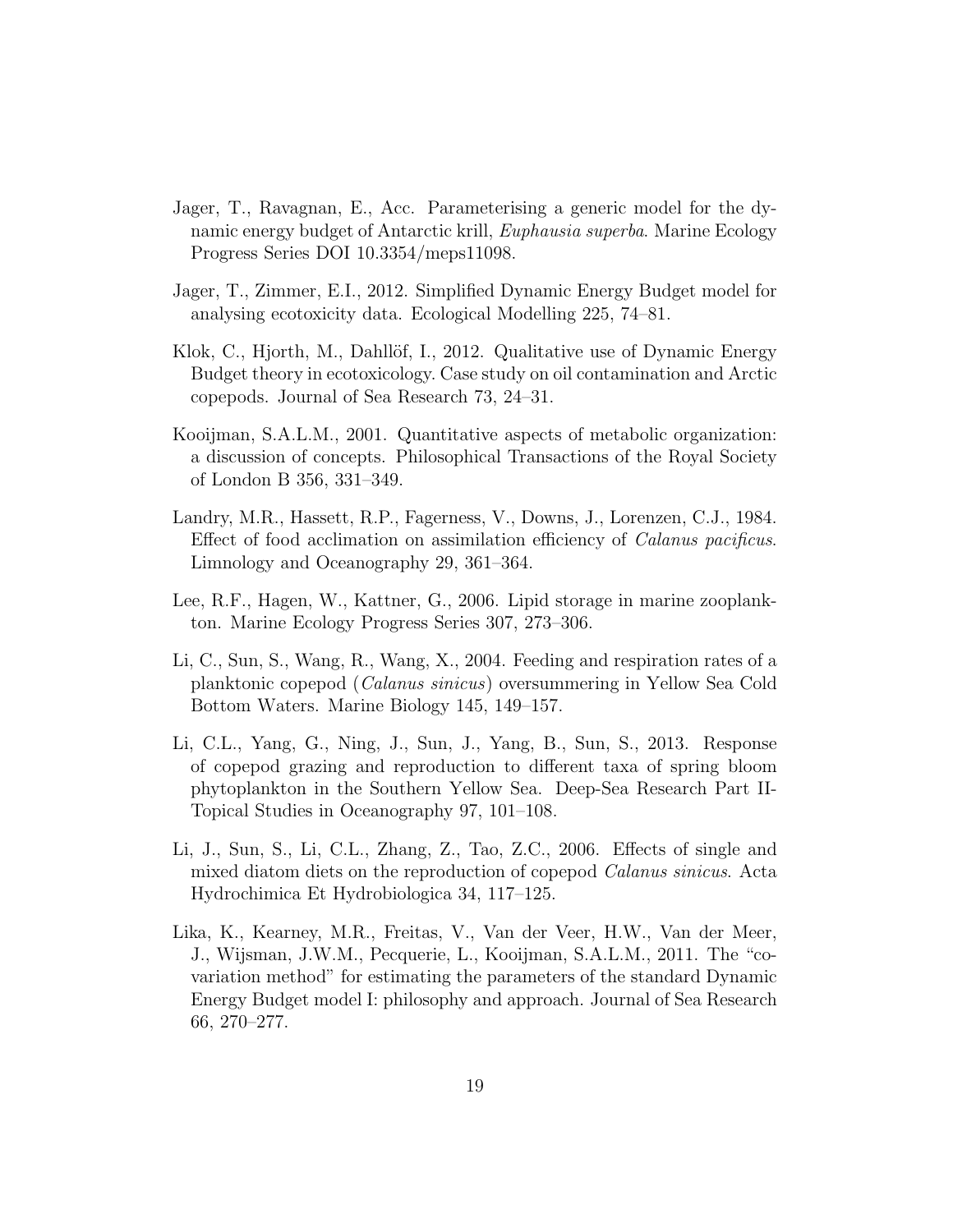- <span id="page-19-3"></span>Lika, K., Kooijman, S.A.L.M., 2003. Life history implications of allocation to growth versus reproduction in dynamic energy budgets. Bulletin of Mathematical Biology 65, 809–834.
- <span id="page-19-4"></span>Liu, S., Wang, W.X., 2002. Feeding and reproductive responses of marine copepods in South China Sea to toxic and nontoxic phytoplankton. Marine Biology 140, 595–603.
- <span id="page-19-9"></span>Mayor, D.J., Anderson, T.R., Pond, D.W., Irigoien, X., 2009. Egg production and associated losses of carbon, nitrogen and fatty acids from maternal biomass in Calanus finmarchicus before the spring bloom. Journal of Marine Systems 78, 505–510.
- <span id="page-19-0"></span>Nisbet, R.M., Muller, E.B., Lika, K., Kooijman, S.A.L.M., 2000. From molecules to ecosystems through dynamic energy budget models. Journal of Animal Ecology 69, 913–926.
- <span id="page-19-5"></span>Pawitan, Y., 2001. In all likelihood: statistical modelling and inference using likelihood. Oxford University Press, Oxford, UK.
- <span id="page-19-6"></span>Pu, X.M., Sun, S., Yang, B., Ji, P., Zhang, Y.S., Zhang, F., 2004a. The combined effects of temperature and food supply on Calanus sinicus in the southern Yellow Sea in summer. Journal of Plankton Research 26, 1049–1057.
- <span id="page-19-7"></span>Pu, X.M., Sun, S., Yang, B., Zhang, G.T., Zhang, F., 2004b. Life history strategies of *Calanus sinicus* in the southern Yellow Sea in summer. Journal of Plankton Research 26, 1059–1068.
- <span id="page-19-1"></span>Saraiva, S., van der Meer, J., Kooijman, S.A.L.M., Witbaard, R., Philippart, C.J.M., Hippler, D., Parker, R., 2012. Validation of a Dynamic Energy Budget (DEB) model for the blue mussel Mytilus edulis. Marine Ecology Progress Series 463, 141–158.
- <span id="page-19-8"></span>Tande, K.S., Slagstad, D., 1985. Assimilation efficiency in herbivorous aquatic organisms - the potential of the ratio method using 14C and biogenic silica as markers. Limnology and Oceanography 30, 1093–1099.
- <span id="page-19-2"></span>Uye, S., 1988. Temperature-dependent development and growth of Calanus sinicus (Copepoda, Calanoida) in the laboratory. Hydrobiologia 167, 285– 293.